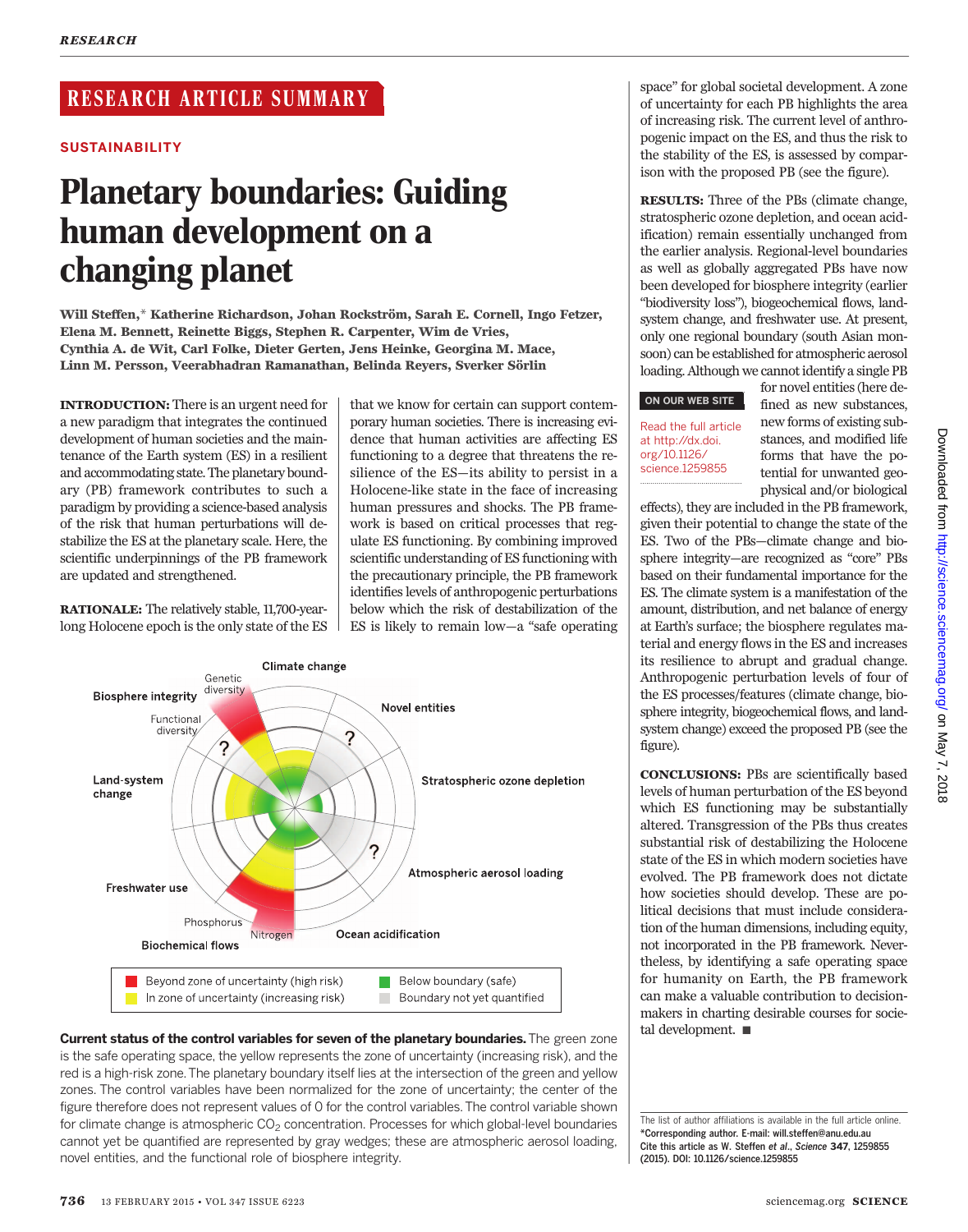## RESEARCH ARTICLE

#### SUSTAINABILITY

# Planetary boundaries: Guiding human development on a changing planet

Will Steffen,<sup>1,2\*</sup> Katherine Richardson,<sup>3</sup> Johan Rockström,<sup>1</sup> Sarah E. Cornell,<sup>1</sup> Ingo Fetzer, $^1$  Elena M. Bennett, $^4$  Reinette Biggs, $^{1,5}$  Stephen R. Carpenter, $^6$ Wim de Vries, $^{7,8}$  Cynthia A. de Wit, $^9$  Carl Folke, $^{1,10}$  Dieter Gerten, $^{\rm 11}$  Jens Heinke, $^{\rm 11,12,13}$ Georgina M. Mace,<sup>14</sup> Linn M. Persson,<sup>15</sup> Veerabhadran Ramanathan,<sup>16,17</sup> Belinda Reyers, 1,18 Sverker Sörlin<sup>19</sup>

The planetary boundaries framework defines a safe operating space for humanity based on the intrinsic biophysical processes that regulate the stability of the Earth system. Here, we revise and update the planetary boundary framework, with a focus on the underpinning biophysical science, based on targeted input from expert research communities and on more general scientific advances over the past 5 years. Several of the boundaries now have a two-tier approach, reflecting the importance of cross-scale interactions and the regional-level heterogeneity of the processes that underpin the boundaries. Two core boundaries—climate change and biosphere integrity—have been identified, each of which has the potential on its own to drive the Earth system into a new state should they be substantially and persistently transgressed.

**The planetary boundary (PB) approach (1, 2)**<br>
aims to define a safe operating space for<br>
human societies to develop and thrive, based<br>
on our evolving understanding of the func-<br>
tioning and resilience of the Earth system he planetary boundary (PB) approach  $(I, 2)$  $(I, 2)$  $(I, 2)$ aims to define a safe operating space for human societies to develop and thrive, based on our evolving understanding of the functioning and resilience of the Earth system. subject to scientific scrutiny [e.g.,  $(3-7)$  $(3-7)$  $(3-7)$  $(3-7)$  $(3-7)$ ] and has attracted considerable interest and discussions within the policy, governance, and business sectors as an approach to inform efforts toward global sustainability  $(8-10)$  $(8-10)$  $(8-10)$  $(8-10)$  $(8-10)$ .

In this analysis, we further develop the basic PB framework by (i) introducing a two-tier approach for several of the boundaries to account for regional-level heterogeneity; (ii) updating the quantification of most of the PBs; (iii) identifying two core boundaries; and (iv) proposing a regionallevel quantitative boundary for one of the two that were not quantified earlier  $(I)$ .

#### The basic framework: Defining a safe operating space

Throughout history, humanity has faced environmental constraints at local and regional levels, with some societies dealing with these challenges more effectively than others ([11](#page-9-0), [12](#page-9-0)). More recently, early industrial societies often used local waterways and airsheds as dumping grounds for their waste and effluent from industrial processes. This eroded local and regional environmental quality and stability, threatening to undermine the progress made through industrialization by damaging human health and degrading ecosystems. Eventually, this led to the introduction of local or regional boundaries or constraints on what

could be emitted to and extracted from the environment (e.g., chemicals that pollute airsheds or waterways) and on how much the environment could be changed by direct human modification (land-use/cover change in natural ecosystems)  $(13)$  $(13)$  $(13)$ . The regulation of some human impacts on the environment—for example, the introduction of chemical contaminants—is often framed in the context of "safe limits" ([14](#page-9-0)).

These issues remain, but in addition we now face constraints at the planetary level, where the magnitude of the challenge is vastly different. The human enterprise has grown so dramatically since the mid-20th century  $(15)$  $(15)$  $(15)$  that the relatively stable, 11,700-year-long Holocene epoch, the only state of the planet that we know for certain can support contemporary human societies, is now being destabilized (figs. S1 and S2)  $(16-18)$  $(16-18)$  $(16-18)$  $(16-18)$  $(16-18)$ . In fact, a new geological epoch, the Anthropocene, has been proposed ([19](#page-9-0)).

The precautionary principle suggests that human societies would be unwise to drive the Earth system substantially away from a Holocene-like condition. A continuing trajectory away from the Holocene could lead, with an uncomfortably high probability, to a very different state of the Earth system, one that is likely to be much less hospitable to the development of human societies ([17](#page-9-0),[18](#page-9-0), [20](#page-9-0)). The PB framework aims to help guide human societies away from such a trajectory by defining a "safe operating space"in which we can continue to develop and thrive. It does this by proposing boundaries for anthropogenic perturbation of critical Earth-system processes. Respecting these boundaries would greatly reduce the

risk that anthropogenic activities could inadvertently drive the Earth system to a much less hospitable state.

Nine processes, each of which is clearly being modified by human actions, were originally suggested to form the basis of the PB framework ([1](#page-9-0)). Although these processes are fundamental to Earth-system functioning, there are many other ways that Earth-system functioning could be described, including potentially valuable metrics for quantifying the human imprint on it. These alternative approaches [e.g., ([4](#page-9-0))] often represent ways to explore and quantify interactions among the boundaries. They can provide a valuable complement to the original approach  $(I)$  and further enrich the broader PB concept as it continues to evolve.

#### The planetary boundary framework: Thresholds, feedbacks, resilience, uncertainties

A planetary boundary as originally defined  $(I)$  is not equivalent to a global threshold or tipping point. As Fig. 1 shows, even when a global- or continental/ocean basin–level threshold in an Earth-system process is likely to exist [e.g.,  $(20, 21)$  $(20, 21)$  $(20, 21)$  $(20, 21)$  $(20, 21)$ ], the proposed planetary boundary is not placed at the position of the biophysical threshold but rather upstream of it—i.e., well before reaching the threshold. This buffer between the boundary (the end of the safe operating space, the green zone in Fig. 1) and the threshold not only accounts for uncertainty in the precise position of the threshold with respect to the control variable

<sup>1</sup>Stockholm Resilience Centre, Stockholm University, 10691 Stockholm, Sweden. <sup>2</sup>Fenner School of Environment and Society, The Australian National University, Canberra, ACT 2601, Australia. <sup>3</sup>Center for Macroecology, Evolution, and Climate, University of Copenhagen, Natural History Museum of Denmark, Universitetsparken 15, Building 3, 2100 Copenhagen, Denmark. 4 Department of Natural Resource Sciences and McGill School of Environment, McGill University, 21, 111 Lakeshore Road, Ste-Anne-de-Bellevue, QC H9X 3V9, Canada. <sup>5</sup>Centre for Studies in Complexity, Stellenbosch University, Private Bag X1, Stellenbosch 7602, South Africa. <sup>6</sup>Center for Limnology, University of Wisconsin, 680 North Park Street, Madison WI 53706 USA. <sup>7</sup> Alterra Wageningen University and Research Centre, P.O. Box 47, 6700AA Wageningen, Netherlands. <sup>8</sup>Environmental Systems Analysis Group, Wageningen University,<br>P.O. Box 47, 6700 AA Wageningen, Netherlands. <sup>9</sup>Department of Environmental Science and Analytical Chemistry, Stockholm<br>University, 10691 Stockholm, Sweden. <sup>10</sup>Beijer Institute of Ecological Economics, Royal Swedish Academy of Sciences, SE-10405 Stockholm, Sweden. <sup>11</sup>Research Domain Earth System Analysis, Potsdam Institute for Climate Impact Research (PIK), Telegraphenberg A62, 14473 Potsdam, Germany. <sup>12</sup>International Livestock Research Institute, P.O.<br>Box 30709, Nairobi, 00100 Kenya. <sup>13</sup>CSIRO (Commonwealth Scientific and Industrial Research Organization), St. Lucia,<br>QLD 4067, Australia. <sup>14</sup>Centre for Biodiversity and Environment Research (CBER), Department of Genetics, Evolution and Environment, University College London, Gower<br>Street, London WC1E 6BT, UK. <sup>15</sup>Stockholm Environment Institute, Linnégatan 87D, SE-10451 Stockholm, Sweden. <sup>16</sup>Scripps Institution of Oceanography, University of California at San Diego, 8622 Kennel Way, La Jolla, CA 92037 USA. <sup>17</sup>TERI (The Energy and Resources Institute) University, 10 Institutional Area, Vasant Kunj, New Delhi, Delhi 110070, India. 18Natural Resources and the Environment, CSIR, P.O. Box 320, Stellenbosch 7599, South Africa. <sup>19</sup>Division of History of Science, Technology and Environment, KTH Royal Institute of Technology, SE-10044 Stockholm, Sweden. \*Corresponding author. E-mail: will.steffen@anu.edu.au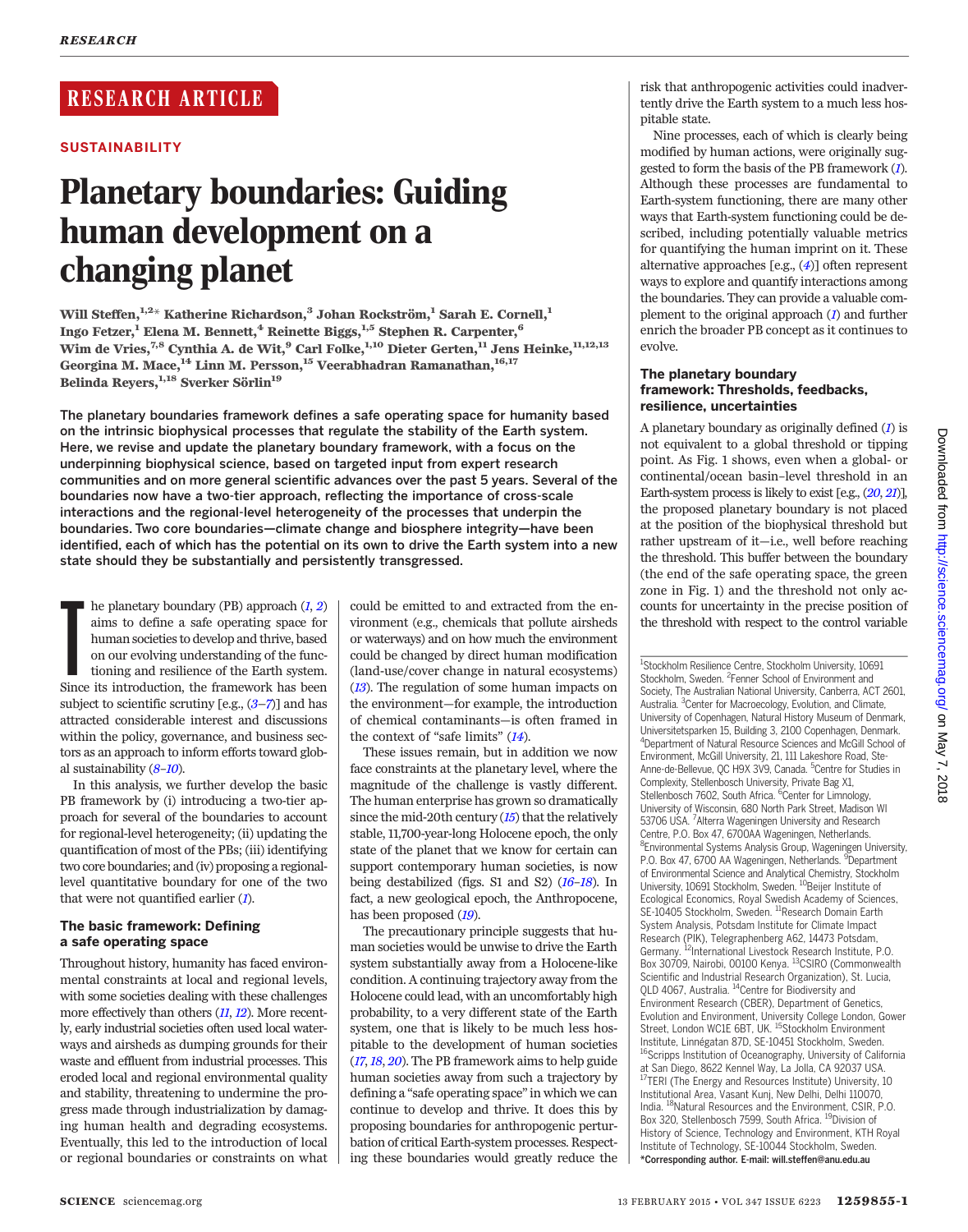

Fig. 1. The conceptual framework for the planetary boundary approach, showing the safe operating space, the zone of uncertainty, the position of the threshold (where one is likely to exist), and the area of high risk. Modified from ([1](#page-9-0)).

but also allows society time to react to early warning signs that it may be approaching a threshold and consequent abrupt or risky change.

The developing science of early-warning signs can warn of an approaching threshold or a decrease in the capability of a system to persist under changing conditions. Examples include "critical slowing down" in a process  $(22)$  $(22)$  $(22)$ , increasing variance ([23](#page-9-0)), and flickering between states of the system ([24](#page-9-0)–[26](#page-9-0)). However, for such science to be useful in a policy context, it must provide enough time for society to respond in order to steer away from an impending threshold before it is crossed ([27](#page-9-0), [28](#page-9-0)). The problem of system inertia—for example, in the climate system  $(18)$  $(18)$  $(18)$ —needs to be taken into account in assessing the time needed for society to react to early-warning signs.

Not all Earth-system processes included in the PB approach have singular thresholds at the global/ continental/ocean basin level (*I*). Nevertheless, it is important that boundaries be established for these processes. They affect the capacity of the Earth system to persist in a Holocene-like state under changing conditions (henceforth "resilience") by regulating biogeochemical flows (e.g., the terrestrial and marine biological carbon sinks) or by providing the capacity for ecosystems to tolerate perturbations and shocks and to continue functioning under changing abiotic conditions ([29](#page-9-0), [30](#page-9-0)). Examples of such processes are land-system change, freshwater use, change in biosphere integrity [rate of biodiversity loss in  $(I, 2)$  $(I, 2)$  $(I, 2)$ ], and changes in other biogeochemical flows in addition to carbon (e.g., nitrogen and phosphorus). Placing boundaries for these processes is more

difficult than for those with known large-scale thresholds ([21](#page-9-0)) but is nevertheless important for maintaining the resilience of the Earth system as a whole. As indicated in Fig. 1, these processes, many of which show threshold behavior at local and regional scales, can generate feedbacks to the processes that do have large-scale thresholds. The classic example is the possible weakening of natural carbon sinks, which could further destabilize the climate system and push it closer to large thresholds [e.g, loss of the Greenland ice sheet  $(18)$  $(18)$  $(18)$ ]. An interesting research question of relevance to the PB framework is how smallscale regime shifts can propagate across scales and possibly lead to global-level transitions ([31](#page-9-0), [32](#page-9-0)).

A zone of uncertainty, sometimes large, is associated with each of the boundaries (yellow zone in Fig. 1). This zone encapsulates both gaps and weaknesses in the scientific knowledge base and intrinsic uncertainties in the functioning of the Earth system. At the "safe" end of the zone of uncertainty, current scientific knowledge suggests that there is very low probability of crossing a critical threshold or substantially eroding the resilience of the Earth system. Beyond the "danger" end of the zone of uncertainty, current knowledge suggests a much higher probability of a change to the functioning of the Earth system that could potentially be devastating for human societies. Application of the precautionary principle dictates that the planetary boundary is set at the "safe" end of the zone of uncertainty. This does not mean that transgressing a boundary will instantly lead to an unwanted outcome but that the farther the boundary is transgressed, the higher the risk of regime shifts, destabilized sys-

tem processes, or erosion of resilience and the fewer the opportunities to prepare for such changes. Observations of the climate system show this principle in action by the influence of increasing atmospheric greenhouse gas concentrations on the frequency and intensity of many extreme weather events ([17](#page-9-0), [18](#page-9-0)).

#### Linking global and regional scales

PB processes operate across scales, from ocean basins/biomes or sources/sinks to the level of the Earth system as a whole. Here, we address the subglobal aspects of the PB framework. Rockström et al. ([1](#page-9-0)) estimated global boundaries only, acknowledging that the control variables for many processes are spatially heterogeneous. That is, changes in control variables at the subglobal level can influence functioning at the Earthsystem level, which indicates the need to define subglobal boundaries that are compatible with the global-level boundary definition. Avoiding the transgression of subglobal boundaries would thus contribute to an aggregate outcome within a planetary-level safe operating space.

We focus on the five PBs that have strong regional operating scales: biosphere integrity, biogeochemical flows [earlier termed "phosphorus (P) and nitrogen  $(N)$  cycles" $(I, 2)$  $(I, 2)$  $(I, 2)$ ], land-system change, freshwater use, and atmospheric aerosol loading. Table S1 describes how transgression of any of the proposed boundaries at the subglobal level affects the Earth system at the global level.

For those processes where subglobal dynamics potentially play a critical role in global dynamics, the operational challenge is to capture the importance of subglobal change for the functioning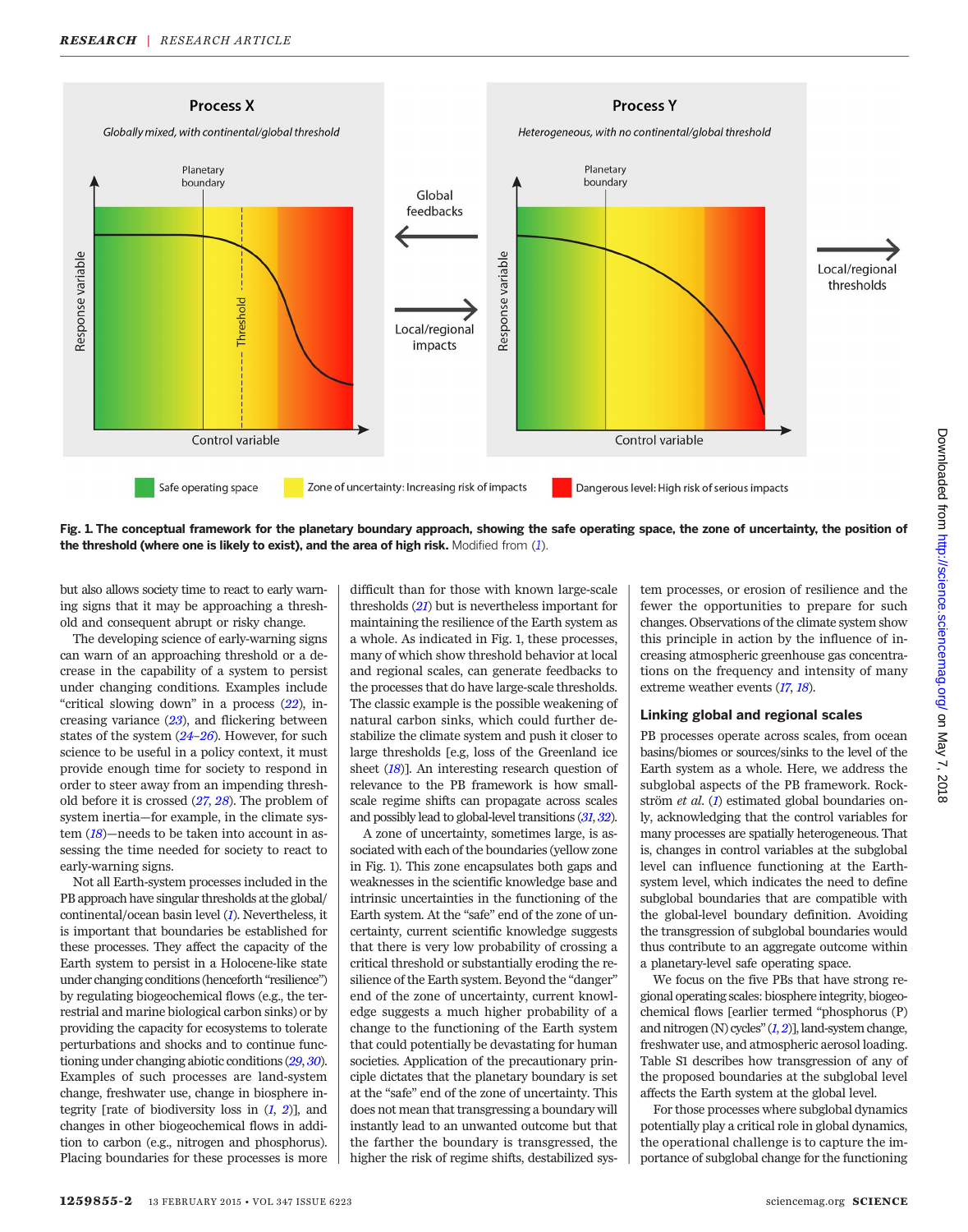of the Earth system. To do this, we propose the development of a two-level set of control variables and boundaries. The subglobal-level units of analysis for these six boundaries are not identical; they vary according to the role that the processes play in the Earth system: (i) changes in biosphere integrity occur at the level of landbased biomes, large freshwater ecosystems, or major marine ecosystems as the largest subglobal unit; (ii) the role of direct, human-driven land-system change in biophysical climate regulation is primarily related to changes in forest biomes; (iii) freshwater flows and use occur at the largest subglobal level in the major river basins around the world; and (iv) changes in biogeochemical flows, exemplified by phosphorus and nitrogen cycling, aggregate from relatively localized but very severe perturbations in intensive agricultural zones to affect global flows of nutrients. We recognize these as critical regions for Earth-system functioning. Where appropriate, the updates of the individual boundaries (see below)  $(33)$  $(33)$  $(33)$  now contain both the globally aggregated boundary value of the control variable and its regional distribution function. Figure 2 shows the distributions and current status of the control variables for three of the boundaries where subglobal dynamics are critical: biogeochemical cycles, land-system change, and freshwater use.

We emphasize that our subglobal-level focus is based on the necessity to consider this level to understand the functioning of the Earth system as a whole. The PB framework is therefore meant to complement, not replace or supersede, efforts to address local and regional environmental issues.

#### Updates of the individual boundaries

Brief updates of all nine of the PBs are given in this section, and more detailed descriptions of the updates for three of the PBs that have undergone more extensive revision can be found in ([33](#page-9-0)). The geographical distribution issues discussed above are particularly important for five of the PBs, and their control variables and boundaries have been revised accordingly (Table 1). Figure 3 shows the current status of the seven boundaries that can be quantified at the global level.

#### Climate change

We retain the control variables and boundaries originally proposed—i.e., an atmospheric  $CO<sub>2</sub>$  concentration of 350 parts per million (ppm) and an increase in top-of-atmosphere radiative forcing of +[1](#page-9-0).0 W  $m^{-2}$  relative to preindustrial levels (1). The radiative forcing control variable is the more

inclusive and fundamental, although  $CO<sub>2</sub>$  is important because of its long lifetime in the atmosphere and the very large human emissions. Human-driven changes to radiative forcing include all anthropogenic factors:  $CO<sub>2</sub>$ , other greenhouse gases, aerosols, and other factors that affect the energy balance  $(18)$  $(18)$  $(18)$ . Radiative forcing is generally the more stringent of the two boundaries, although the relationship between it and  $CO<sub>2</sub>$  can vary through time with changes in the relative importance of the individual radiative forcing factors.

Evidence has accumulated to suggest that the zone of uncertainty for the  $CO<sub>2</sub>$  control variable should be narrowed from 350 to 550 ppm to 350 to 450 ppm  $CO<sub>2</sub>$  ([17](#page-9-0), [18](#page-9-0)), while retaining the current zone of uncertainty for radiative forcing of +1.0 to 1.5 W  $\mathrm{m}^{-2}$  relative to preindustrial levels. Current values of the control variables are 399 ppm  $CO<sub>2</sub>$  (annual average concentration for 2014) ([34](#page-9-0)) and +2.3 W  $\mathrm{m}^{-2}$  (1.1 to 3.3 W  $\mathrm{m}^{-2})$  in 2011 relative to 1750 ([18](#page-9-0)). Observed changes in climate at current levels of the control variables confirm the original choice of the boundary values and the narrowing of the zone of uncertainty for  $CO<sub>2</sub>$ . For example, there has already been an increase in the intensity, frequency, and duration of heat waves globally ([35](#page-9-0)); the number of heavy rainfall

#### **Phosphorus** A



#### B **Nitrogen**



**Land-system change** C



D

**Freshwater use** 

Fig. 2. The subglobal distributions and current status of the control variables for (A) biogeochemical flows of P; (B) biogeochemical flows of N; (C) landsystem change; and (D) freshwater use. In each panel, green areas are within the boundary (safe), yellow areas are within the zone of uncertainty (increasing risk), and red areas are beyond the zone of uncertainty (high risk). Gray areas in (A) and (B) are areas where P and N fertilizers are not applied; in (C), they are areas not covered by major forest biomes; and in (D), they are areas where river flow is very low so that environmental flows are not allocated. See Table 1 for values of the boundaries and their zones of uncertainty and ([33](#page-9-0)) for more details on methods and results.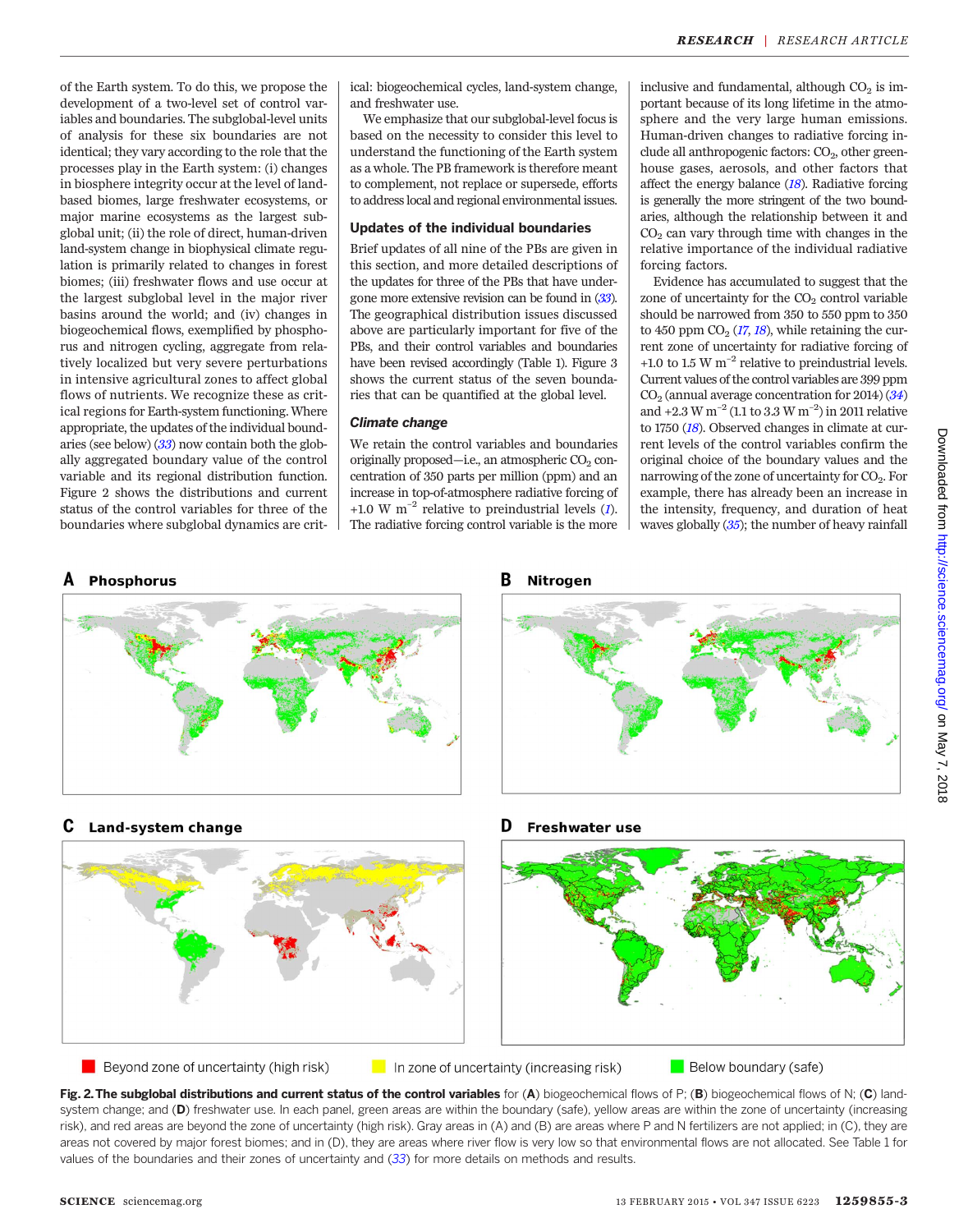Earth-system process Control variable(s) Planetary boundary (zone of uncertainty) Current value of control variable Climate change (R2009: same) Atmospheric CO<sub>2</sub> concentration, ppm Energy imbalance at top-ofatmosphere, W m–<sup>2</sup>  $350$  ppm  $CO<sub>2</sub>$  (350–450 ppm) +1.0 W m<sup>-2</sup> (+1.0-1.5 W m<sup>-2</sup>) 398.5 ppm  $CO<sub>2</sub>$  $2.3 W m<sup>-2</sup>$  $(1.1 - 3.3 \text{ W m}^{-2})$ Change in biosphere integrity (R2009: Rate of biodiversity loss) Genetic diversity: Extinction rate Functional diversity: **Biodiversity** Intactness Index (BII) Note: These are interim control variables until more appropriate ones are developed < 10 E/MSY (10–100 E/MSY) but with an aspirational goal of ca. 1 E/MSY (the background rate of extinction loss). E/MSY = extinctions per million species-years Maintain BII at 90% (90–30%) or above, assessed geographically by biomes/large regional areas (e.g. southern Africa), major marine ecosystems (e.g., coral reefs) or by large functional groups 100–1000 E/MSY 84%, applied to southern Africa only **Stratospheric** ozone depletion (R2009: same) Stratospheric  $O<sub>3</sub>$ concentration, DU <5% reduction from preindustrial level of 290 DU (5%–10%), assessed by latitude Only transgressed over Antarctica in Austral spring (~200 DU) Ocean acidification (R2009: same) Carbonate ion concentration, average global surface ocean saturation state with respect to aragonite  $(\Omega_{\text{drag}})$ ≥80% of the pre-industrial aragonite saturation state of mean surface ocean, including natural diel and seasonal variability (≥80%– ≥70%) ~84% of the pre-industrial aragonite saturation state Biogeochemical flows: (P and N cycles) (R2009: Biogeochemical flows: (interference with P and N cycles)) P Global: P flow from freshwater systems into the ocean P Regional: P flow from fertilizers to erodible soils N Global: Industrial and intentional biological fixation of N 11 Tg P yr<sup>-1</sup> (11–100 Tg P yr<sup>-1</sup>) 6.2 Tg  $yr^{-1}$  mined and applied to erodible (agricultural) soils  $(6.2\n-11.2 \text{ Tg yr}^{-1})$ . Boundary is a global average but regional distribution is critical for impacts. 62 Tg N yr<sup>-1</sup> (62–82 Tg N yr<sup>-1</sup>). Boundary acts as a global 'valve' limiting introduction of new reactive N to Earth System, but regional distribution of fertilizer N is critical for  $-22$  Tg P yr<sup>-1</sup>  $\sim$ 14 Tg P vr $^{-1}$  $~150$  Tg N  $\text{vr}^{-1}$ 

impacts.

Table 1. The updated control variables and their current values, along with the proposed boundaries and zones of uncertainty, for all nine planetary **boundaries.** In the first column, the name for the Earth-system process used in the original PB publication (R2009, reference 1) is given for comparison.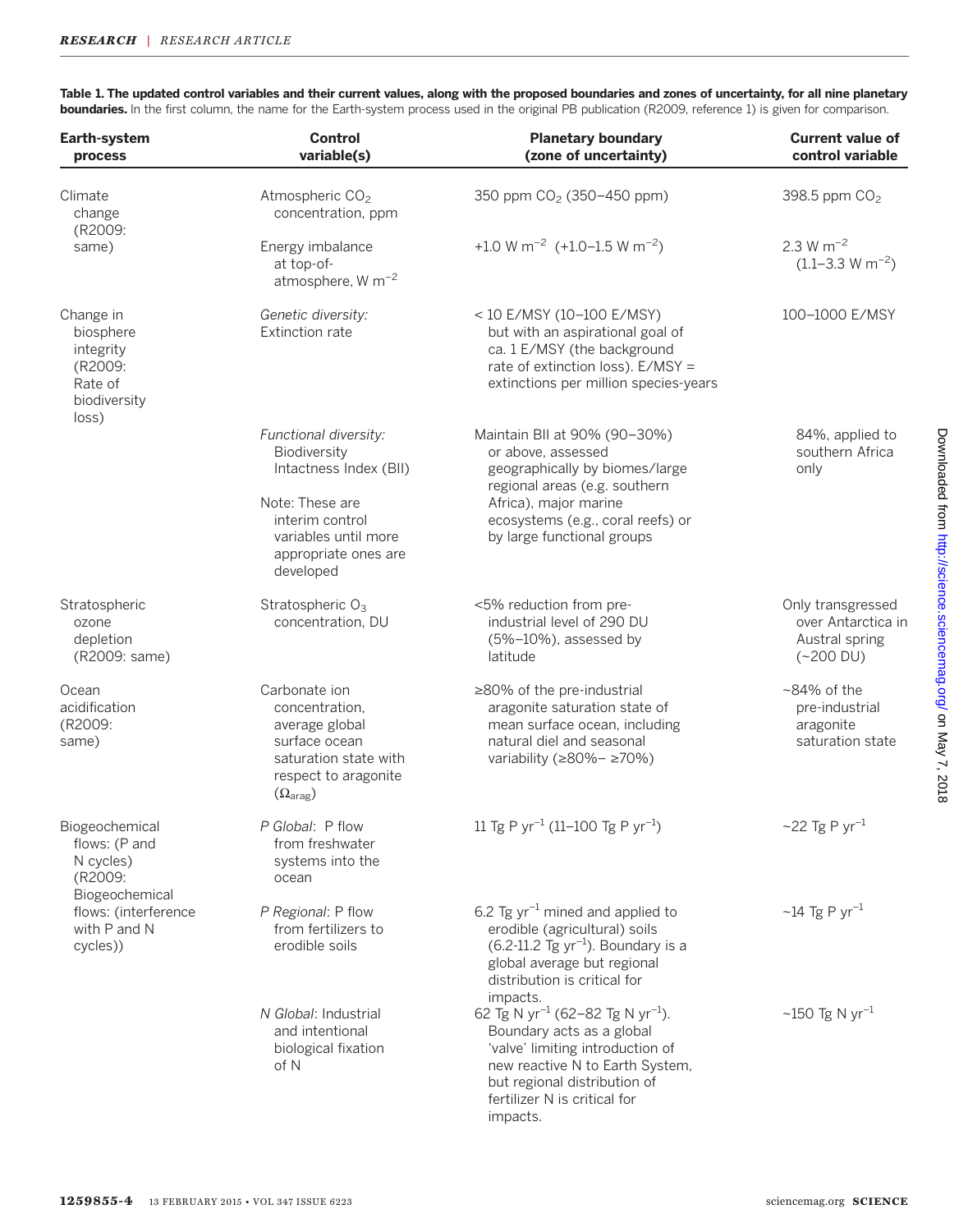| Earth-system<br>process                                             | <b>Control</b><br>variable(s)                                                                           | <b>Planetary boundary</b><br>(zone of uncertainty)                                                                                                                                                                             | <b>Current value of</b><br>control variable  |
|---------------------------------------------------------------------|---------------------------------------------------------------------------------------------------------|--------------------------------------------------------------------------------------------------------------------------------------------------------------------------------------------------------------------------------|----------------------------------------------|
| Land-system<br>change<br>(R2009:<br>same)                           | Global: Area of<br>forested land as %<br>of original forest<br>cover                                    | Global: 75% (75-54%) Values<br>are a weighted average of the<br>three individual biome<br>boundaries and their uncertainty<br>zones                                                                                            | 62%                                          |
|                                                                     | Biome: Area of<br>forested land as %<br>of potential forest                                             | Biome:<br>Tropical: 85% (85-60%)<br>Temperate: 50% (50-30%)<br>Boreal: 85% (85-60%)                                                                                                                                            |                                              |
| Freshwater<br>use<br>(R2009:<br>Global<br>freshwater<br>use)        | Global: Maximum<br>amount of<br>consumptive blue<br>water use $(km^3yr^{-1})$                           | Global: 4000 $km^3 yr^{-1}$<br>$(4000 - 6000 \text{ km}^3 \text{ yr}^{-1})$                                                                                                                                                    | $\sim$ 2600 km <sup>3</sup> yr <sup>-1</sup> |
|                                                                     | Basin: Blue water<br>withdrawal as % of<br>mean monthly river<br>flow                                   | Basin: Maximum monthly<br>withdrawal as a percentage<br>of mean monthly river flow.<br>For low-flow months: 25%<br>(25-55%); for intermediate-<br>flow months: 30% (30-60%);<br>for high-flow months: 55%<br>$(55 - 85%)$      |                                              |
| Atmospheric<br>aerosol<br>loading<br>(R2009:<br>same)               | Global: Aerosol<br><b>Optical Depth</b><br>(AOD), but much<br>regional variation                        |                                                                                                                                                                                                                                |                                              |
|                                                                     | Regional: AOD as<br>a seasonal average<br>over a region. South<br>Asian Monsoon<br>used as a case study | Regional: (South Asian<br>Monsoon as a case study):<br>anthropogenic total (absorbing<br>and scattering) AOD over<br>Indian subcontinent of 0.25<br>$(0.25 - 0.50)$ ; absorbing<br>(warming) AOD less than 10%<br>of total AOD | 0.30 AOD, over<br>South Asian<br>region      |
| Introduction<br>of novel entities<br>(R2009: Chemical<br>pollution) | No control variable<br>currently defined                                                                | No boundary currently<br>identified, but see boundary<br>for stratospheric ozone for an<br>example of a boundary<br>related to a novel entity (CFCs)                                                                           |                                              |

events in many regions of the world is increasing ([17](#page-9-0)); changes in atmospheric circulation patterns have increased drought in some regions of the world ([17](#page-9-0)); and the rate of combined mass loss from the Greenland and Antarctic ice sheets is increasing ([36](#page-9-0)).

### Changes in biosphere integrity

We propose a two-component approach, addressing two key roles of the biosphere in the Earth system. The first captures the role of genetically unique material as the "information bank" that ultimately determines the potential for life to continue to coevolve with the abiotic component of the Earth system in the most resilient way possible. Genetic diversity provides the long-term capacity of the biosphere to persist under and adapt to abrupt and gradual abiotic change. The second captures the role of the biosphere in Earth-system functioning through the value, range, distribution, and relative abundance of the functional traits of the organisms present in an ecosystem or biota ([7](#page-9-0)).

For the first role, the concept of phylogenetic species variability (PSV)  $(7, 33, 37)$  $(7, 33, 37)$  $(7, 33, 37)$  $(7, 33, 37)$  $(7, 33, 37)$  $(7, 33, 37)$  $(7, 33, 37)$  would be an appropriate control variable. However, because global data are not yet available for PSV, we retain the global extinction rate as an interim control variable, although it is measured inaccurately and with a time lag. There may be a considerable risk in using extinction rate as a control variable, because phylogenetic (and functional) diversity may be more sensitive to human pressures than species-level diversity ([38](#page-9-0)). In principle, the boundary should be set at a rate of loss of PSV no greater than the rate of evolution of new PSV during the Holocene. Because that is unknown, we must fall back on the (imperfectly) known extinction rate of well-studied organisms over the past several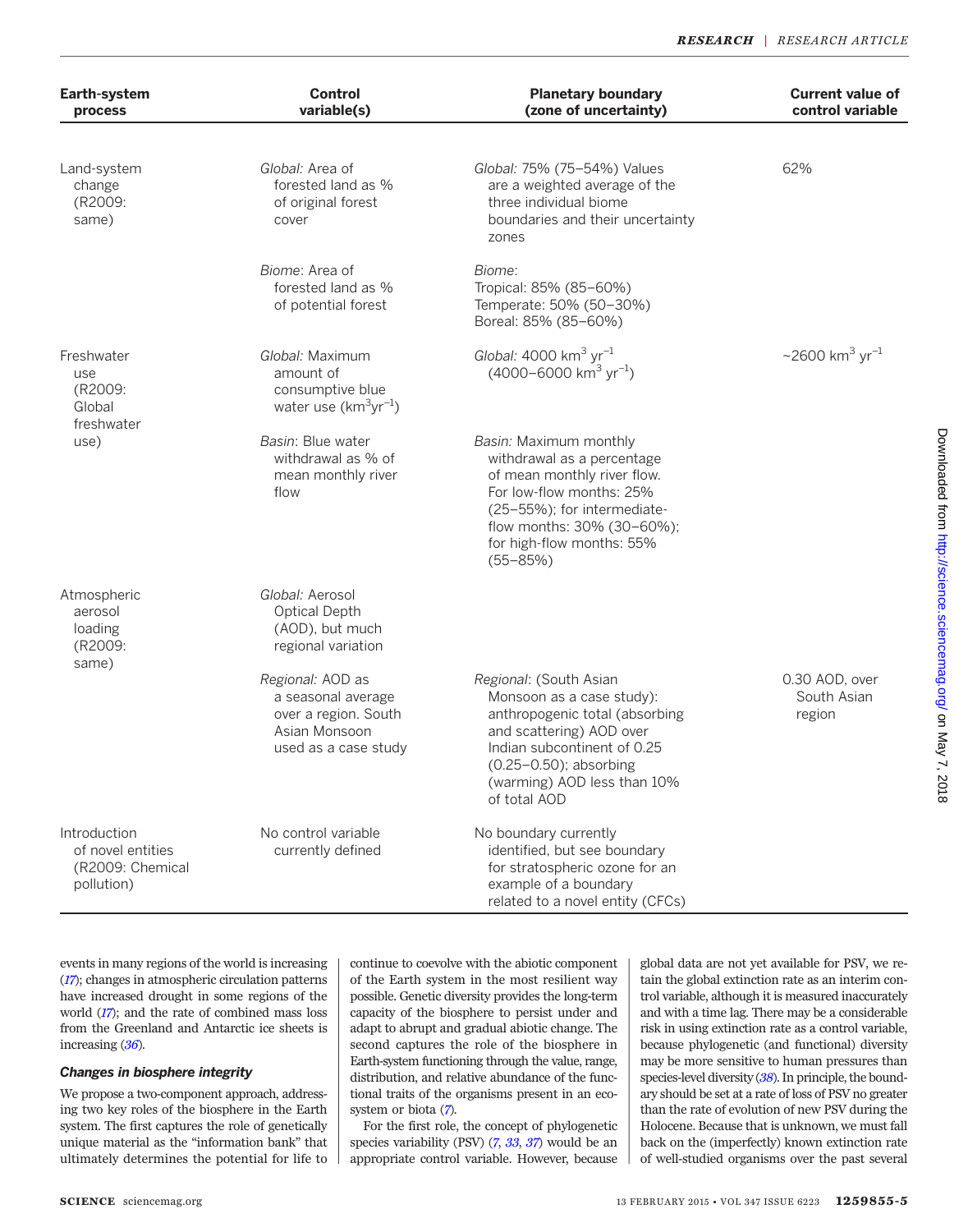

Fig. 3.The current status of the control variables for seven of the nine planetary boundaries. The green zone is the safe operating space (below the boundary), yellow represents the zone of uncertainty (increasing risk), and red is the high-risk zone. The planetary boundary itself lies at the inner heavy circle. The control variables have been normalized for the zone of uncertainty (between the two heavy circles); the center of the figure therefore does not represent values of 0 for the control variables. The control variable shown for climate change is atmospheric CO<sub>2</sub> concentration. Processes for which global-level boundaries cannot yet be quantified are represented by gray wedges; these are atmospheric aerosol loading, novel entities, and the functional role of biosphere integrity. Modified from ([1](#page-9-0)).

million years—about 1 per million species-years ([39](#page-9-0))—and add a large uncertainty bound, raising the boundary to 10 per million species-years. The risk is that, although the Earth system can tolerate a higher-than-background level of extinctions for a time, we do not know what levels of, or types of, biodiversity loss may possibly trigger nonlinear or irreversible changes to the Earth system.

The second control variable aims to capture the role of the biosphere in Earth-system functioning and measures loss of biodiversity components at both global and biome/large ecosystem levels. Although several variables have been developed at local scales for measuring functional diversity [e.g., ([40](#page-9-0))], finding an appropriate control variable at regional or global levels is challenging. For the present, we propose an interim control variable, the Biodiversity Intactness Index (BII) ([41](#page-9-0)). BII assesses change in population abundance as a result of human impacts, such as land or resource use, across a wide range of taxa and functional groups at a biome or ecosystem level using preindustrial era abundance as a reference point. The index typically ranges from 100% (abundances across all functional groups at preindustrial levels) to lower values that reflect the extent and degree of human modification of populations of plants and animals. BII values for particular functional groups can go above 100% if human modifications to ecosystems lead to increases in the abundance of those species.

Due to a lack of evidence on the relationship between BII and Earth-system responses, we pro-

pose a preliminary boundary at 90% of the BII but with a very large uncertainty range (90 to 30%) that reflects the large gaps in our knowledge about the BII–Earth-system functioning relationship ([42](#page-9-0), [43](#page-9-0)). BII has been so far applied to southern Africa's terrestrial biomes only (see fig. S3 for an estimation of aggregated human pressures on the terrestrial biosphere globally), where the index (not yet disaggregated to functional groups) was estimated to be 84%. BII ranged from 69 to 91% for the seven countries where it has been applied ([41](#page-9-0)). Observations across these countries suggest that decreases in BII adequately capture increasing levels of ecosystem degradation, defined as land uses that do not alter the land-cover type but lead to a persistent loss in ecosystem productivity ([41](#page-9-0)).

In addition to further work on functional measures such as BII, in the longer term the concept of biome integrity—the functioning and persistence of biomes at broad scales ([7](#page-9-0))—offers a promising approach and, with further research, could provide a set of operational control variables (one per biome) that is appropriate, robust, and scientifically based.

#### Stratospheric ozone depletion

We retain the original control variable  $[O_3]$  concentration in DU (Dobson units)] and boundary (275 DU). This boundary is only transgressed over Antarctica in the austral spring, when  $O_3$ concentration drops to about 200 DU ([44](#page-9-0)). However, the minimum  $O_3$  concentration has been steady for about 15 years and is expected to rise over the coming decades as the ozone hole is repaired after the phasing out of ozone-depleting substances. This is an example in which, after a boundary has been transgressed regionally, humanity has taken effective action to return the process back to within the boundary.

#### Ocean acidification

This boundary is intimately linked with one of the control variables,  $CO<sub>2</sub>$ , for the climate change PB. The concentration of free H<sup>+</sup> ions in the surface ocean has increased by about 30% over the past 200 years due to the increase in atmospheric  $CO<sub>2</sub>$  ([45](#page-9-0)). This, in turn, influences carbonate chemistry in surface ocean waters. Specifically, it lowers the saturation state of aragonite  $(\Omega_{\text{arag}})$ , a form of calcium carbonate formed by many marine organisms. At $\Omega_{\mathrm{arag}}<1,$ aragonite will dissolve. No new evidence has emerged to suggest that the originally proposed boundary (≥80% of the preindustrial average annual global  $\Omega_{\text{arag}}$  should be adjusted, although geographical heterogeneity in  $\Omega_{\text{arag}}$  is important in monitoring the state of the boundary around the world's oceans (fig. S4). Currently,  $\Omega_{\text{arag}}$  is approximately equal to 84% of the preindustrial value  $(46)$  $(46)$  $(46)$ . This boundary would not be transgressed if the climate-change boundary of  $350$  ppm  $CO<sub>2</sub>$  were to be respected.

#### Biogeochemical flows

The original boundary was formulated for phosphorus (P) and nitrogen (N) only, but we now propose a more generic PB to encompass human influence on biogeochemical flows in general. Although the carbon cycle is covered in the climatechange boundary, other elements, such as silicon ([47](#page-9-0), [48](#page-10-0)), are also important for Earth-system functioning. Furthermore, there is increasing evidence that ratios between elements in the environment may have impacts on biodiversity on land and in the sea ([49](#page-10-0)–[51](#page-10-0)). Thus, we may ultimately need to develop PBs for other elements and their ratios, although for now we focus on P and N only.

A two-level approach is now proposed for the P component of the biogeochemical flows boundary (see also the supplementary materials). The original global-level boundary, based on the prevention of a large-scale ocean anoxic event, is retained, with the proposed boundary set at a sustained flow of 11 Tg P year<sup>-1</sup> from freshwater systems into the ocean. Based on the analysis of Carpenter and Bennett  $(3)$  $(3)$  $(3)$ , we now propose an additional regional-level P boundary, designed to avert widespread eutrophication of freshwater systems, at a flow of 6.2 Tg P year<sup>-1</sup> from fertilizers (mined P) to erodible soils.

Given that the addition of P to regional watersheds is almost entirely from fertilizers, the regional-level boundary applies primarily to the world's croplands. The current global rate of application of P in fertilizers to croplands is 14.2 Tg P year<sup>-1</sup> ([52](#page-10-0), [53](#page-10-0)). Observations point toward a few agricultural regions of very high P application rates as the main contributors to the transgression of this boundary (Fig. 2 and fig. S5A) and suggest that a redistribution of P from areas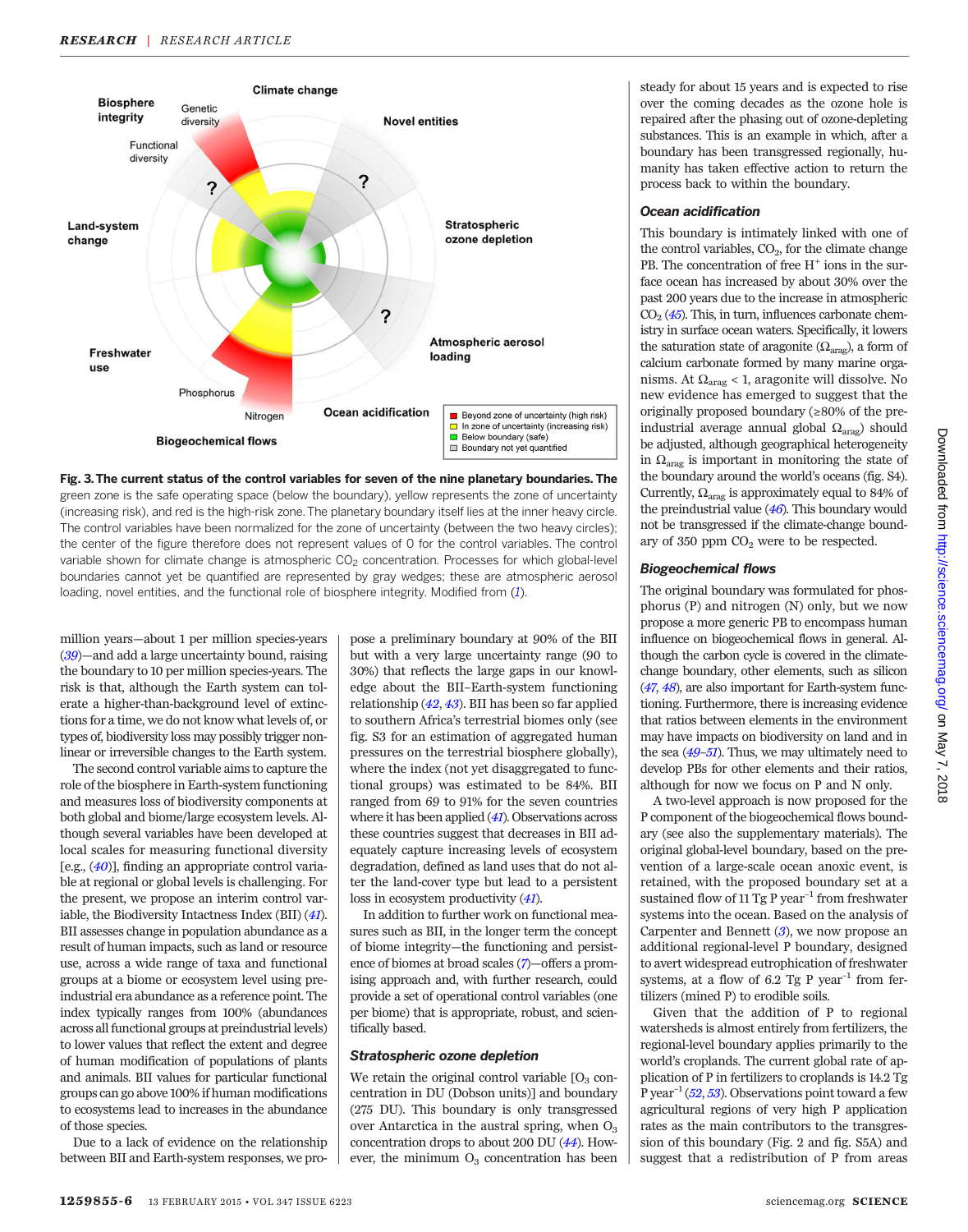The N boundary has been taken from the comprehensive analysis of de Vries  $et \, al. \, (5)$  $et \, al. \, (5)$  $et \, al. \, (5)$ , which proposed a PB for eutrophication of aquatic ecosystems of 62 Tg N year<sup>-1</sup> from industrial and intentional biological N fixation, using the most stringent water quality criterion. As for the P boundary, a few agricultural regions of very high N application rates are the main contributors to the transgression of this boundary (Fig. 2 and fig. S5B). This suggests that a redistribution of N could simultaneously boost global crop production and reduce the transgression of the regionallevel boundary.

Because the major anthropogenic perturbation of both the N and P cycles arises from fertilizer application, we can analyze the links between the independently determined N and P boundaries in an integrated way based on the N:P ratio in the growing plant tissue of agricultural crops. Applying this ratio, which is on average 11.8 ([55](#page-10-0)), to the P boundary  $(6.2 \text{ Tg P year}^{-1})$  gives an N boundary of 73 Tg N year–<sup>1</sup> . Conversely, applying the ratio to the N boundary  $(62 \text{ Tg N year}^{-1})$  gives a P boundary of 5.3 Tg P year<sup>-1</sup>. The small differences between the boundaries derived using the N:P ratio and those calculated independently, which are likely nonsignificant differences given the precision of the data available for the calculations, show the internal consistency in our approach to the biogeochemical boundaries.

More detail on the development of the P and N boundaries is given in  $(33)$  $(33)$  $(33)$ , where we also emphasize that the proposed P and N boundaries may be larger for an optimal allocation of N (and P) over the globe.

#### Land-system change

The updated biosphere integrity boundary provides a considerable constraint on the amount and pattern of land-system change in all terrestrial biomes: forests, woodlands, savannas, grasslands, shrublands, tundra, and so on. The land-system change boundary is now focused more tightly on a specific constraint: the biogeophysical processes in land systems that directly regulate climate—exchange of energy, water, and momentum between the land surface and the atmosphere. The control variable has been changed from the amount of cropland to the amount of forest cover remaining, as the three major forest biomes—tropical, temperate and boreal—play a stronger role in land surface–climate coupling than other biomes  $(56, 57)$  $(56, 57)$  $(56, 57)$  $(56, 57)$  $(56, 57)$ . In particular, we focus on those land-system changes that can influence the climate in regions beyond the region where the land-system change occurred.

Of the forest biomes, tropical forests have substantial feedbacks to climate through changes in evapotranspiration when they are converted to nonforested systems, and changes in the distribution of boreal forests affect the albedo of the land surface and hence regional energy exchange. Both have strong regional and global teleconnections.

The biome-level boundary for these two types of forest have been set at 85% (Table 1 and the supplementary materials), and the boundary for temperate forests has been proposed at 50% of potential forest cover, because changes to temperate forests are estimated to have weaker influences on the climate system at the global level than changes to the other two major forest biomes ([56](#page-10-0)). These boundaries would almost surely be met if the proposed biosphere integrity boundary of 90% BII were respected.

Estimates of the current status of the landsystem change boundary are given in Figs. 2 and 3 and fig. S6 and in ([58](#page-10-0)).

#### Freshwater use

The revised freshwater use boundary has retained consumptive use of blue water [from rivers, lakes, reservoirs, and renewable groundwater stores ([59](#page-10-0))] as the global-level control variable and 4000 km3 /year as the value of the boundary. This PB may be somewhat higher or lower depending on rivers' ecological flow requirements  $(6)$  $(6)$  $(6)$ . Therefore, we report here a new assessment to complement the PB with a basin-scale boundary for the maximum rate of blue water withdrawal along rivers, based on the amount of water required in the river system to avoid regime shifts in the functioning of flow-dependent ecosystems. We base our control variable on the concept of environmental water flows (EWF), which defines the level of river flows for different hydrological characteristics of river basins adequate to maintain a fair-to-good ecosystem state  $(60-62)$  $(60-62)$  $(60-62)$  $(60-62)$  $(60-62)$ .

The variable monthly flow (VMF) method ([33](#page-9-0), [63](#page-10-0)) was used to calculate the basin-scale boundary for water. This method takes account of intra-annual variability by classifying flow regimes into high-, intermediate-, and low-flow months and allocating EWF as a percentage of the mean monthly flow (MMF). Based on this analysis, the zones of uncertainty for the riverbasin scale water boundary were set at 25 to 55% of MMF for the low-flow regime, 40 to 70% for the intermediate-flow regime, and 55 to 85% for the high-flow regime (table S2). The boundaries were set at the lower end of the uncertainty ranges that encompass average monthly EWF. Our new estimates of the current status of the water use boundary—computed based on grid cell–specific estimates of agricultural, industrial, and domestic water withdrawals—are shown in Figs. 2 and 3, with details in figs. S7 and S8.

#### Atmospheric aerosol loading

Aerosols have well-known, serious human health effects, leading to about 7.2 million deaths per year  $(64)$  $(64)$  $(64)$ . They also affect the functioning of the Earth system in many ways  $(65)$  $(65)$  $(65)$  (fig. S9). Here, we focus on the effect of aerosols on regional ocean-atmosphere circulation as the rationale for a separate aerosols boundary. We adopt aerosol optical depth (AOD) ([33](#page-9-0)) as the control variable and use the south Asian monsoon as a case study, based on the potential of widespread aerosol loading over the Indian subcontinent to switch the monsoon system to a drier state.

The background AOD over south Asia is ~0.15 and can be as high as 0.4 during volcanic events ([66](#page-10-0)). Emissions of black carbon and organic carbon from cooking and heating with biofuels and from diesel transportation, and emission of sulfates and nitrates from fossil fuel combustion, can increase seasonal mean AODs to as high as 0.4 (larger during volcanic periods), leading to decreases of 10 to 15% of incident solar radiation at the surface (fig. S9). A substantial decrease in monsoon activity is likely around an AOD of 0.50, an increase of 0.35 above the background ([67](#page-10-0)). Taking a precautionary approach toward uncertainties surrounding the position of the tipping point, we propose a boundary at an AOD of 0.25 (an increase due to human activities of 0.1), with a zone of uncertainty of 0.25 to 0.50. The annual mean AOD is currently about  $0.3$  ( $66$ ), within the zone of uncertainty.

#### Introduction of novel entities

We define novel entities as new substances, new forms of existing substances, and modified life forms that have the potential for unwanted geophysical and/or biological effects. Anthropogenic introduction of novel entities to the environment is of concern at the global level when these entities exhibit (i) persistence, (ii) mobility across scales with consequent widespread distributions, and (iii) potential impacts on vital Earth-system processes or subsystems. These potentially include chemicals and other new types of engineered materials or organisms [e.g., ([68](#page-10-0)–[71](#page-10-0))] not previously known to the Earth system, as well as naturally occurring elements (for example, heavy metals) mobilized by anthropogenic activities. The risks associated with the introduction of novel entities into the Earth system are exemplified by the release of CFCs (chlorofluorocarbons), which are very useful synthetic chemicals that were thought to be harmless but had unexpected, dramatic impacts on the stratospheric ozone layer. In effect, humanity is repeatedly running such global-scale experiments but not yet applying the insights from previous experience to new applications ([72](#page-10-0), [73](#page-10-0)).

Today there are more than 100,000 substances in global commerce ([74](#page-10-0)). If nanomaterials and plastic polymers that degrade to microplastics are included, the list is even longer. There is also a "chemical intensification" due to the rapidly increasing global production of chemicals, the expanding worldwide distribution as chemical products or in consumer goods, and the extensive global trade in chemical wastes ([75](#page-10-0)).

In recent years, there has been a growing debate about the global-scale effects of chemical pollution, leading to calls for the definition of criteria to identify the kinds of chemical substances that are likely to be globally problematic  $(76, 77)$  $(76, 77)$  $(76, 77)$  $(76, 77)$  $(76, 77)$ . Persson *et al.*  $(73)$  $(73)$  $(73)$  proposed that there are three conditions that need to be fulfilled for a chemical to pose a threat to the Earth system: (i) the chemical has an unknown disruptive effect on a vital Earth-system process; (ii) the disruptive effect is not discovered until it is a problem at the global scale; and (iii) the effect is not readily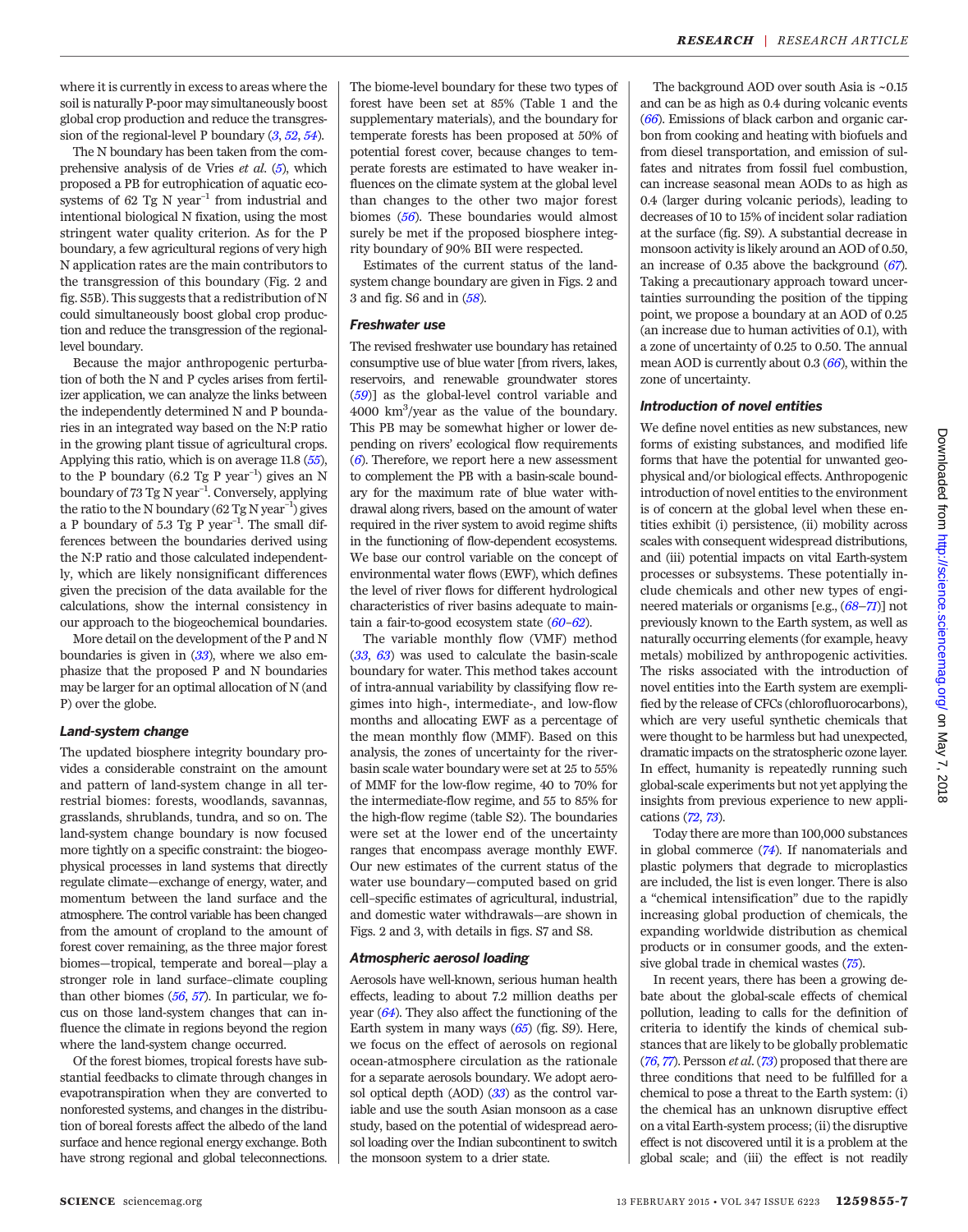reversible. The challenge to the research community is to develop the knowledge base that allows the screening of chemicals, before they are released into the environment, for properties that may predispose them toward becoming global problems.

As a first step toward meeting this challenge, the three conditions outlined above have been used as the basis for identifying scenarios of chemical pollution that fulfill the conditions and as a next step for pinpointing chemical profiles that fit the scenarios ([28](#page-9-0)). This proposal constitutes a first attempt at adding the Earth-system perspective when assessing hazard and risk of chemicals and offers a vision for a systematic approach to a complex management situation with many unknowns.

Despite this progress in developing an Earthsystem–oriented approach, there is not yet an aggregate, global-level analysis of chemical pollution on which to base a control variable or a boundary value. It may also serve little purpose to define boundary values and control variables for a planetary boundary of this complexity. Nevertheless, there is a potential threat from novel entities to disrupt the functioning of the Earth-system and society needs to learn how to mitigate these unknown risks and manage chemicals under uncertainty ([28](#page-9-0), [73](#page-10-0)).

Some precautionary and preventive actions can be considered. These may include a stronger focus on green chemistry ([78](#page-10-0)), finding synergies with risk-reducing interventions in other fields such as occupational health  $(79)$  $(79)$  $(79)$ , paying more attention to learning from earlier mistakes  $(80, 80)$  $(80, 80)$  $(80, 80)$ [81](#page-10-0)), and investing in science to better understand and monitor vital Earth-system processes in order to be able to detect disruptive effects from novel entities as early as possible.

#### Hierarchy of boundaries

An analysis of the many interactions among the boundaries (table S3 and fig. S10) suggests that two of them—climate change and biosphere integrity—are highly integrated, emergent systemlevel phenomena that are connected to all of the other PBs. They operate at the level of the whole Earth system ([7](#page-9-0)) and have coevolved for nearly 4 billion years ([82](#page-10-0)). They are regulated by the other boundaries and, on the other hand, provide the planetary-level overarching systems within which the other boundary processes operate. Furthermore, large changes in the climate or in biosphere integrity would likely, on their own, push the Earth system out of the Holocene state. In fact, transitions between time periods in Earth history have often been delineated by substantial shifts in climate, the biosphere, or both  $(82, 83)$  $(82, 83)$  $(82, 83)$  $(82, 83)$  $(82, 83)$ .

These observations suggest a two-level hierarchy of boundaries, in which climate change and biosphere integrity should be recognized as core planetary boundaries through which the other boundaries operate. The crossing of one or more of the other boundaries may seriously affect human well-being and may predispose the transgression of a core boundary(ies) but does not by itself lead to a new state of the Earth system. This hierarchical approach to classifying the boundaries becomes clearer by examining in more detail the roles of climate and biosphere integrity in the functioning of the Earth system.

The climate system is a manifestation of the amount, distribution, and net balance of energy at Earth's surface. The total amount of energy sets the overall conditions for life. In Earth's current climate, a range of global surface temperatures and atmospheric pressures allows the three phases of water to be present simultaneously, with ice and water vapor playing critical roles in the physical feedbacks of the climate system. The distribution of energy by latitude, over the land and sea surfaces, and within the ocean plays a major role in the circulation of the two great fluids, the ocean and the atmosphere. These systemic physical characteristics are key spatial determinants of the distribution of the biota and the structure and functioning of ecosystems and are controllers of biogeochemical flows.

Biosphere integrity is also crucial to Earthsystem functioning, where the biosphere is defined as the totality of all ecosystems (terrestrial, freshwater, and marine) on Earth and their biota ([32](#page-9-0)). These ecosystems and biota play a critical role in determining the state of the Earth system, regulating its material and energy flows and its responses to abrupt and gradual change ([7](#page-9-0)). Diversity in the biosphere provides resilience to terrestrial and marine ecosystems ([83](#page-10-0), [84](#page-10-0)). The biosphere not only interacts with the other planetary boundaries but also increases the capacity of the Earth system to persist in a given state under changes in these other boundaries. The ultimate basis for the many roles that the biosphere plays in Earth-system dynamics is the genetic code of the biota, the basic information bank that defines the biosphere's functional role and its capacity to innovate and persist into the future.

#### Planetary boundaries in a societal context

A proposed approach for sustainable development goals (SDGs)  $(85)$  $(85)$  $(85)$  argues that the stable functioning of the Earth system is a prerequisite for thriving societies around the world. This approach implies that the PB framework, or something like it, will need to be implemented alongside the achievement of targets aimed at more immediate human needs, such as provision of clean, affordable, and accessible energy and the adequate supply of food. World development within the biophysical limits of a stable Earth system has always been a necessity [e.g., ([86](#page-10-0), [87](#page-10-0))]. However, only recently, for a number of reasons, has it become possible to identify, evaluate, and quantify risks of abrupt planetaryand biome-level shifts due to overshoot of key Earth-system parameters: (i) the emergence of global-change thinking and Earth-system thinking ([88](#page-10-0)); (ii) the rise of "the Planetary" as a relevant level of complex system understanding ([89](#page-10-0)–[92](#page-10-0)); and (iii) observable effects of the rapid increase in human pressures on the planet  $(16)$  $(16)$  $(16)$ .

The PB approach is embedded in this emerging social context, but it does not suggest how to maneuver within the safe operating space in the quest for global sustainability. For example, the PB framework does not as yet account for the regional distribution of the impact or its historical patterns. Nor does the PB framework take into account the deeper issues of equity and causation. The current levels of the boundary processes, and the transgressions of boundaries that have already occurred, are unevenly caused by different human societies and different social groups. The wealth benefits that these transgressions have brought are also unevenly distributed socially and geographically. It is easy to foresee that uneven distribution of causation and benefits will continue, and these differentials must surely be addressed for a Holocene-like Earth-system state to be successfully legitimated and maintained. However, the PB framework as currently construed provides no guidance as to how this may be achieved [although some potential synergies have been noted  $(54)$  $(54)$  $(54)$ ], and it cannot readily be used to make choices between pathways for piecemeal maneuvering within the safe operating space or more radical shifts of global governance ([93](#page-10-0)).

The nature of the PB framework implies that two important cautions should be observed when application of the framework to policy or management is proposed: boundary interactions and scale.

#### Boundary interactions

The planetary boundaries framework arises from the scientific evidence that Earth is a single, complex, integrated system—that is, the boundaries operate as an interdependent set [e.g., ([94](#page-10-0))] (table S1 and fig. S10). Although a systematic, quantitative analysis of interactions among all of the processes for which boundaries are proposed remains beyond the scope of current modeling and observational capacity, the Earth system clearly operates in well-defined states in which these processes and their interactions can create stabilizing or destabilizing feedbacks ([16](#page-9-0), [90](#page-10-0), [95](#page-10-0)). This has profound implications for global sustainability, because it emphasizes the need to address multiple interacting environmental processes simultaneously (e.g., stabilizing the climate system requires sustainable forest management and stable ocean ecosystems).

#### Scale

The PB framework is not designed to be "downscaled" or "disaggregated" to smaller levels, such as nations or local communities. That said, the PB framework recognizes the importance of changes at the level of subsystems in the Earth system (e.g., biomes or large river basins) on the functioning of the Earth system as a whole. Also, there are strong arguments for an integrated approach coupling boundary definitions at regional and global levels with development goals to enable the application of "PB thinking" at levels (nations, basins, and regions) where policy action most commonly occurs [e.g., ([85](#page-10-0), [96](#page-10-0))].

This update of the PB framework is one step on a longer-term evolution of scientific knowledge to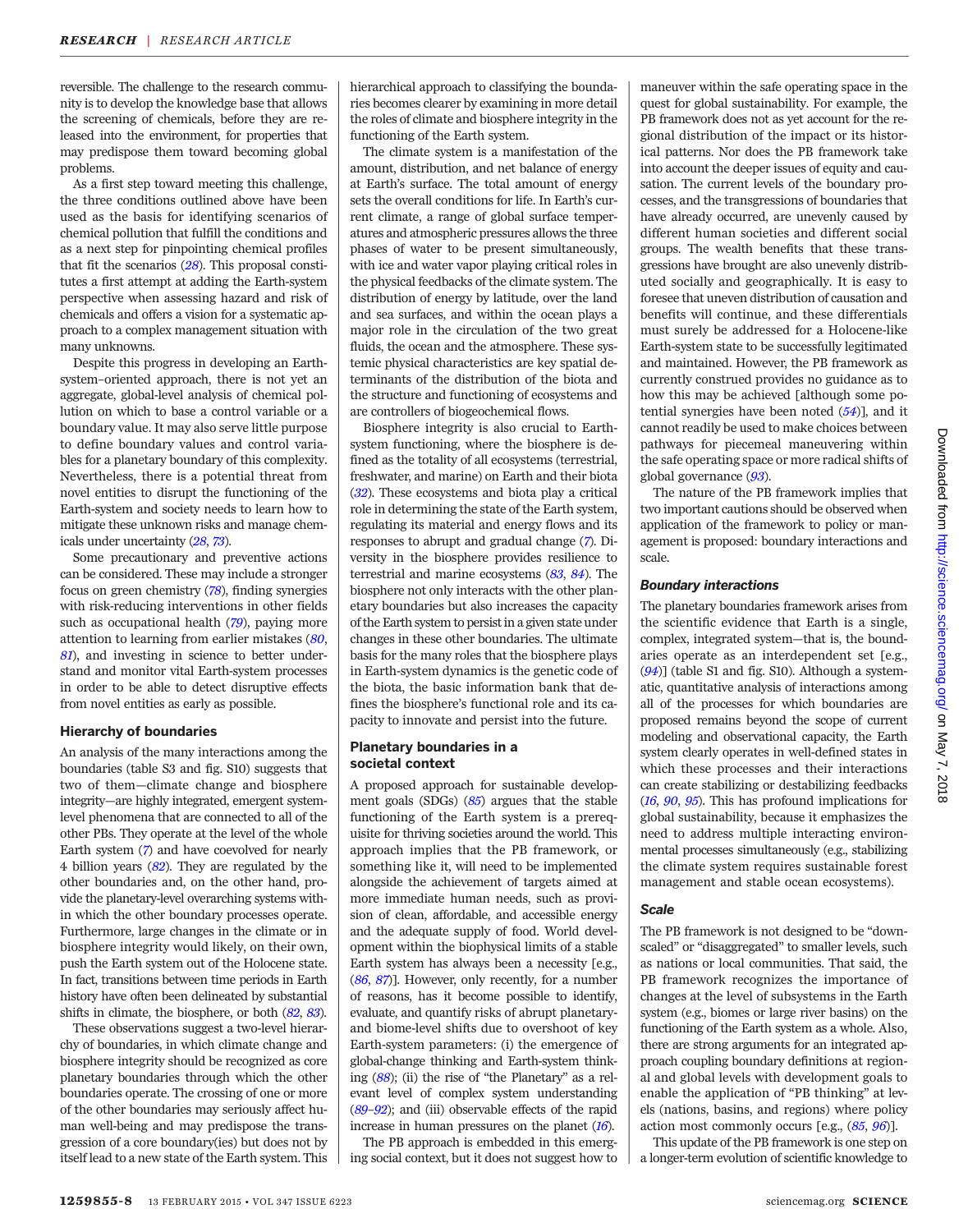<span id="page-9-0"></span>inform and support global sustainability goals and pathways. This evolution is needed more than ever before; there are severe implementation gaps in many global environmental policies relating to the PB issues, where problematic trends are not being halted or reversed despite international consensus about the urgency of the problems. The prospect of tighter resource constraints and rising environmental hazards is also unavoidably turning the focus onto global social equity and the planetary stewardship of Earth's life-support system. There is a need for a truly global evidence base, with much greater integration among issues, in order to respond to these global challenges. New research initiatives [e.g., Future Earth [\(www.futureearth.org](http://www.futureearth.org))] provide evidence that science can respond to this need by applying Earth-system research to advance a new generation of integrated global analyses and to explore options for transformations toward sustainability. This is a clear sign that, as the risks of the Anthropocene to human well-being become clearer, research is maturing to a point where a systemic step-change is possible—and necessary—in exploring and defining a safe and just planetary operating space for the further development of human societies.

#### Methods summary

Our approach to building the planetary boundaries framework is described above. We have implemented the framework through an expert assessment and synthesis of the scientific knowledge of intrinsic biophysical processes that regulate the stability of the Earth system. Our precautionary approach is based on the maintenance of a Holocene-like state of the Earth system and on an assessment of the level of human-driven change that would risk destabilizing this state. For the climate change PB, there is already much literature on which to base such an assessment. For others, such as stratospheric ozone, ocean acidification, extinction rates, and P and N cycles, we have used estimates of preindustrial values of the control variable as a Holocene baseline. Where large, undesirable thresholds exist and have been studied (e.g., polar ice sheets, Amazon rainforest, aragonite dissolution, atmospheric aerosols, and the south Asian monsoon), quantitative boundaries can be readily proposed. For others, where the focus is on erosion of Earth-system resilience, the boundaries are more difficult (but not impossible) to quantify, as reflected in larger uncertainty zones.

We used large-scale assessments of the impacts of human activities on Earth-system functioning [e.g., Intergovernmental Panel on Climate Change (17, 18), the International Geosphere-Biosphere Programme synthesis (16), and chemicals ([75](#page-10-0), [80](#page-10-0))] as sources of community-level understanding on which to propose PBs. Our update has also relied on post-2009 assessments of individual boundaries by the relevant expert research communities; examples include phosphorus (3), nitrogen (5), biosphere integrity (7), freshwater use  $(5, 63)$  $(5, 63)$  $(5, 63)$ , and novel entities [with a focus on chemicals (28, [73](#page-10-0))]. Finally, some new analyses have

been undertaken specifically for this paper: (i) a freshwater-use PB based on the EWF approach  $(33, 63)$  $(33, 63)$  $(33, 63)$ ; (ii) the linkage of the phosphorus and nitrogen boundaries via the N:P ratio in growing crop tissue  $(33)$ ; and (iii) the use of major forest biomes as the basis for the land-system change PB  $(33)$ .

#### REFERENCES AND NOTES

- 1. J. Rockström et al., Planetary boundaries: Exploring the safe operating space for humanity. Ecol. Soc. 14, 32 (2009). <http://www.ecologyandsociety.org/vol14/iss2/art32/>
- 2. J. Rockström et al., A safe operating space for humanity. Nature 461, 472–475 (2009). doi: [10.1038/461472a](http://dx.doi.org/10.1038/461472a); pmid: [19779433](http://www.ncbi.nlm.nih.gov/pubmed/19779433)
- 3. S. R. Carpenter, E. M. Bennett, Reconsideration of the planetary boundary for phosphorus. Environ. Res. Lett. 6, 014009 (2011). doi: [10.1088/1748-9326/6/1/014009](http://dx.doi.org/10.1088/1748-9326/6/1/014009)
- 4. S. W. Running, Ecology. A measurable planetary boundary for the biosphere. Science 337, 1458–1459 (2012). doi: [10.1126/science.1227620](http://dx.doi.org/10.1126/science.1227620); pmid: [22997311](http://www.ncbi.nlm.nih.gov/pubmed/22997311)
- 5. W. de Vries, J. Kros, C. Kroeze, S. P. Seitzinger, Assessing planetary and regional nitrogen boundaries related to food security and adverse environmental impacts. Curr. Opinion Environ. Sust. 5, 392–402 (2013). doi: [10.1016/](http://dx.doi.org/10.1016/j.cosust.2013.07.004) [j.cosust.2013.07.004](http://dx.doi.org/10.1016/j.cosust.2013.07.004)
- 6. D. Gerten et al., Towards a revised planetary boundary for consumptive freshwater use: Role of environmental flow requirements. Curr. Opinion Environ. Sust. 5, 551–558 (2013). doi: [10.1016/j.cosust.2013.11.001](http://dx.doi.org/10.1016/j.cosust.2013.11.001)
- 7. G. M. Mace et al., Approaches to defining a planetary boundary for biodiversity. Glob. Environ. Change 28, 289–297 (2014). doi: [10.1016/j.gloenvcha.2014.07.009](http://dx.doi.org/10.1016/j.gloenvcha.2014.07.009)
- 8. V. Galaz, Global Environmental Governance, Technology and Politics: The Anthropocene Gap. (Edward Elgar, Cheltenham, UK, 2014).
- 9. UN GSP (UN High-Level Panel on Global Sustainability), Resilient People, Resilient Planet: A Future Worth Choosing (Report for the 2012 Rio+20 Earth Summit, United Nations, New York, 2012).
- 10. WBCSD (World Business Council on Sustainable Development), Action 2020 Overview (WBCSD, Geneva, Switzerland, <http://action2020.org>, accessed 18 June 2014).
- 11. R. Costanza, L. Graumlich, W. Steffen, Eds., Integrated History and Future of People on Earth (MIT Press, Cambridge, MA USA, 2006).
- 12. S. Sörlin, P. Warde, in Nature*'*s End: History and the Environment, S. Sörlin, P. Warde, Eds. (Palgrave MacMillan, London, 2009), pp. 1–19.
- 13. R. C. Bishop, Endangered species and uncertainty: The economics of a safe minimum standard. Am. J. Agric. Econ. 61, 10–18 (1978). doi: [10.2307/1240156](http://dx.doi.org/10.2307/1240156)
- 14. T. M. Crowards, Safe minimum standards: Costs and opportunities. Ecol. Econ. 25, 303–314 (1998). doi: [10.1016/](http://dx.doi.org/10.1016/S0921-8009(97)00041-4) [S0921-8009\(97\)00041-4](http://dx.doi.org/10.1016/S0921-8009(97)00041-4)
- 15. W. Steffen, J. Crutzen, J. R. McNeill, The Anthropocene: Are humans now overwhelming the great forces of Nature? Ambio 36, 614–621 (2007). doi: [10.1579/0044-7447\(2007\)36](http://dx.doi.org/10.1579/0044-7447(2007)36[614:TAAHNO]2.0.CO;2) [\[614:TAAHNO\]2.0.CO;2;](http://dx.doi.org/10.1579/0044-7447(2007)36[614:TAAHNO]2.0.CO;2) pmid: [18240674](http://www.ncbi.nlm.nih.gov/pubmed/18240674)
- 16. W. Steffen et al., Global Change and the Earth System: A Planet Under Pressure (The IGBP Book Series, Springer-Verlag, Berlin, Heidelberg, New York, 2004).
- 17. IPCC (Intergovernmental Panel on Climate Change), Managing the risks of extreme events and disasters to advance climate change adaptation. A special report of Working Groups I and II of the IPCC. C.B. Field et al., Eds. (Cambridge University Press, Cambridge, UK (2012). doi: [10.1017/](http://dx.doi.org/10.1017/CBO9781139177245) [CBO9781139177245](http://dx.doi.org/10.1017/CBO9781139177245)
- 18. IPCC (Intergovernmental Panel on Climate Change), Climate Change 2013: The Physical Science Basis. Summary for Policymakers., L. Alexander et al., Eds. (IPCC Secretariat, Geneva, Switzerland, 2013). doi: [10.1017/CBO9781107415324](http://dx.doi.org/10.1017/CBO9781107415324)
- 19. P. J. Crutzen, Geology of mankind. Nature 415, 23 (2002). doi: [10.1038/415023a;](http://dx.doi.org/10.1038/415023a) pmid: [11780095](http://www.ncbi.nlm.nih.gov/pubmed/11780095)
- 20. K. Richardson, W. Steffen, D. Liverman, Climate Change: Global Risks, Challenges and Decisions (Cambridge Univ. Press, Cambridge, UK, 2011).
- 21. T. M. Lenton et al., Tipping elements in the Earth's climate system. Proc. Natl. Acad. Sci. U.S.A. 105, 1786–1793 (2008). doi: [10.1073/pnas.0705414105;](http://dx.doi.org/10.1073/pnas.0705414105) pmid: [18258748](http://www.ncbi.nlm.nih.gov/pubmed/18258748)
- 22. M. Scheffer et al., Early-warning signals for critical transitions. Nature 461, 53–59 (2009). doi: [10.1038/](http://dx.doi.org/10.1038/nature08227) [nature08227](http://dx.doi.org/10.1038/nature08227); pmid: [19727193](http://www.ncbi.nlm.nih.gov/pubmed/19727193)
- 23. S. R. Carpenter, W. A. Brock, Rising variance: A leading indicator of ecological transition. Ecol. Lett. 9, 311–318 (2006). doi: [10.1111/j.1461-0248.2005.00877.x](http://dx.doi.org/10.1111/j.1461-0248.2005.00877.x); pmid: [16958897](http://www.ncbi.nlm.nih.gov/pubmed/16958897)
- 24. J. Bakke et al., Rapid oceanic and atmospheric changes during the Younger Dryas cold period. Nat. Geosci. 2, 202–205 (2009). doi: [10.1038/ngeo439](http://dx.doi.org/10.1038/ngeo439)
- 25. M. Scheffer et al., Anticipating critical transitions. Science 338, 344–348 (2012). doi: [10.1126/science.1225244](http://dx.doi.org/10.1126/science.1225244); pmid: [23087241](http://www.ncbi.nlm.nih.gov/pubmed/23087241)
- 26. R. Wang et al., Flickering gives early warning signals of a critical transition to a eutrophic lake state. Nature 492, 419–422 (2012). doi: [10.1038/nature11655](http://dx.doi.org/10.1038/nature11655); pmid: [23160492](http://www.ncbi.nlm.nih.gov/pubmed/23160492)
- 27. R. Biggs, S. R. Carpenter, W. A. Brock, Turning back from the brink: Detecting an impending regime shift in time to avert it. Proc. Natl. Acad. Sci. U.S.A. 106, 826–831 (2009). doi: [10.1073/pnas.0811729106;](http://dx.doi.org/10.1073/pnas.0811729106) pmid: [19124774](http://www.ncbi.nlm.nih.gov/pubmed/19124774)
- 28. M. MacLeod et al., Identifying chemicals that are planetary boundary threats. Environ. Sci. Technol. 48, 11057–11063 (2014). doi: [10.1021/es501893m;](http://dx.doi.org/10.1021/es501893m) pmid: [25181298](http://www.ncbi.nlm.nih.gov/pubmed/25181298)
- 29. C. S. Holling, Resilience and stability of ecological systems. Annu. Rev. Ecol. Syst. 4, 1–23 (1973). doi: [10.1146/annurev.es.](http://dx.doi.org/10.1146/annurev.es.04.110173.000245) [04.110173.000245](http://dx.doi.org/10.1146/annurev.es.04.110173.000245)
- 30. C. Folke et al., Resilience thinking: Integrating resilience, adaptability and transformability. Ecol. Soc. 15, 20 (2010). [www.ecologyandsociety.org/vol15/iss4/art20](http://www.ecologyandsociety.org/vol15/iss4/art20)
- 31. T. P. Hughes, S. Carpenter, J. Rockström, M. Scheffer, B. Walker, Multiscale regime shifts and planetary boundaries. Trends Ecol. Evol. 28, 389–395 (2013). doi: [10.1016/](http://dx.doi.org/10.1016/j.tree.2013.05.019) [j.tree.2013.05.019](http://dx.doi.org/10.1016/j.tree.2013.05.019); pmid: [23769417](http://www.ncbi.nlm.nih.gov/pubmed/23769417)
- 32. T. M. Lenton, H. T. P. Williams, On the origin of planetary-scale tipping points. Trends Ecol. Evol. 28, 380-382 (2013). doi: [10.1016/j.tree.2013.06.001](http://dx.doi.org/10.1016/j.tree.2013.06.001); pmid: [23777818](http://www.ncbi.nlm.nih.gov/pubmed/23777818)
- 33. Supplementary text, figures, and tables are available on Science Online.
- 34. NOAA (National Oceanic and Atmospheric Administration), NOAA-ESRL Annual CO2 Data, accessed at: [http://co2now.](http://co2now.org/Current-CO2/CO2-Now/annual-co2.html) [org/Current-CO2/CO2-Now/annual-co2.html](http://co2now.org/Current-CO2/CO2-Now/annual-co2.html) (2014).
- 35. S. E. Perkins, L. V. Alexander, J. Nairn, Increasing frequency, intensity and duration of observed global heat waves and warm spells. Geophys. Res. Lett. 39, L20714 (2012). doi: [10.1029/](http://dx.doi.org/10.1029/2012GL053361) [2012GL053361](http://dx.doi.org/10.1029/2012GL053361)
- 36. A. Shepherd et al., A reconciled estimate of ice-sheet mass balance. Science 338, 1183–1189 (2012). doi: [10.1126/](http://dx.doi.org/10.1126/science.1228102) [science.1228102](http://dx.doi.org/10.1126/science.1228102); pmid: [23197528](http://www.ncbi.nlm.nih.gov/pubmed/23197528)
- 37. M. R. Helmus, T. J. Bland, C. K. Williams, A. R. Ives, Phylogenetic measures of biodiversity. Am. Nat. 169, E68–E83 (2007). doi: [10.1086/511334](http://dx.doi.org/10.1086/511334); pmid: [17230400](http://www.ncbi.nlm.nih.gov/pubmed/17230400)
- 38. S. D'agata et al., Human-mediated loss of phylogenetic and functional diversity in coral reef fishes. Curr. Biol. 24, 555–560 (2014). doi: [10.1016/j.cub.2014.01.049;](http://dx.doi.org/10.1016/j.cub.2014.01.049) pmid: [24560574](http://www.ncbi.nlm.nih.gov/pubmed/24560574)
- 39. A. D. Barnosky et al., Has the Earth's sixth mass extinction already arrived? Nature 471, 51–57 (2011). doi: [10.1038/](http://dx.doi.org/10.1038/nature09678) [nature09678;](http://dx.doi.org/10.1038/nature09678) pmid: [21368823](http://www.ncbi.nlm.nih.gov/pubmed/21368823)
- 40. N. W. Mason, F. de Bello, D. Mouillot, S. Pavoine, S. Dray, A guide for using functional diversity indices to reveal changes in assembly processes along ecological gradients. J. Veg. Sci. 24, 794-806 (2013). doi: [10.1111/jvs.12013](http://dx.doi.org/10.1111/jvs.12013)
- 41. R. J. Scholes, R. Biggs, A biodiversity intactness index. Nature 434, 45–49 (2005). doi: [10.1038/nature03289;](http://dx.doi.org/10.1038/nature03289) pmid: [15744293](http://www.ncbi.nlm.nih.gov/pubmed/15744293)
- 42. B. Cardinale, Ecology. Impacts of biodiversity loss. Science 336, 552–553 (2012). doi: [10.1126/science.1222102](http://dx.doi.org/10.1126/science.1222102); pmid: [22556243](http://www.ncbi.nlm.nih.gov/pubmed/22556243)
- 43. D. U. Hooper et al., A global synthesis reveals biodiversity loss as a major driver of ecosystem change. Nature 486, 105–108 (2012). doi: [10.1038/nature11118;](http://dx.doi.org/10.1038/nature11118)pmid: [22678289](http://www.ncbi.nlm.nih.gov/pubmed/22678289)
- 44. BAS (British Antarctic Survey), "Antarctic ozone" [www.](http://www.antarctica.ac.uk/met/jds/ozone/index.html#data) [antarctica.ac.uk/met/jds/ozone/index.html#data](http://www.antarctica.ac.uk/met/jds/ozone/index.html#data), J. Shanklin, British Antarctic Survey (2013).
- 45. Royal Society, Ocean Acidification Due to Increasing Atmospheric Carbon Dioxide. Policy Document 12/05 (The Royal Society, London, 2005).
- 46. J. M. Guinotte, V. J. Fabry, Ocean acidification and its potential effects on marine ecosystems. Ann. N. Y. Acad. Sci. 1134. 320–342 (2008). doi: [10.1196/annals.1439.013;](http://dx.doi.org/10.1196/annals.1439.013)pmid: [18566099](http://www.ncbi.nlm.nih.gov/pubmed/18566099)
- 47. D. J. Conley, Terrestrial ecosystems and the global biogeochemical silica cycle. Global Biogeochem. Cycles 16, 681–688 (2002). doi: [10.1029/2002GB001894](http://dx.doi.org/10.1029/2002GB001894)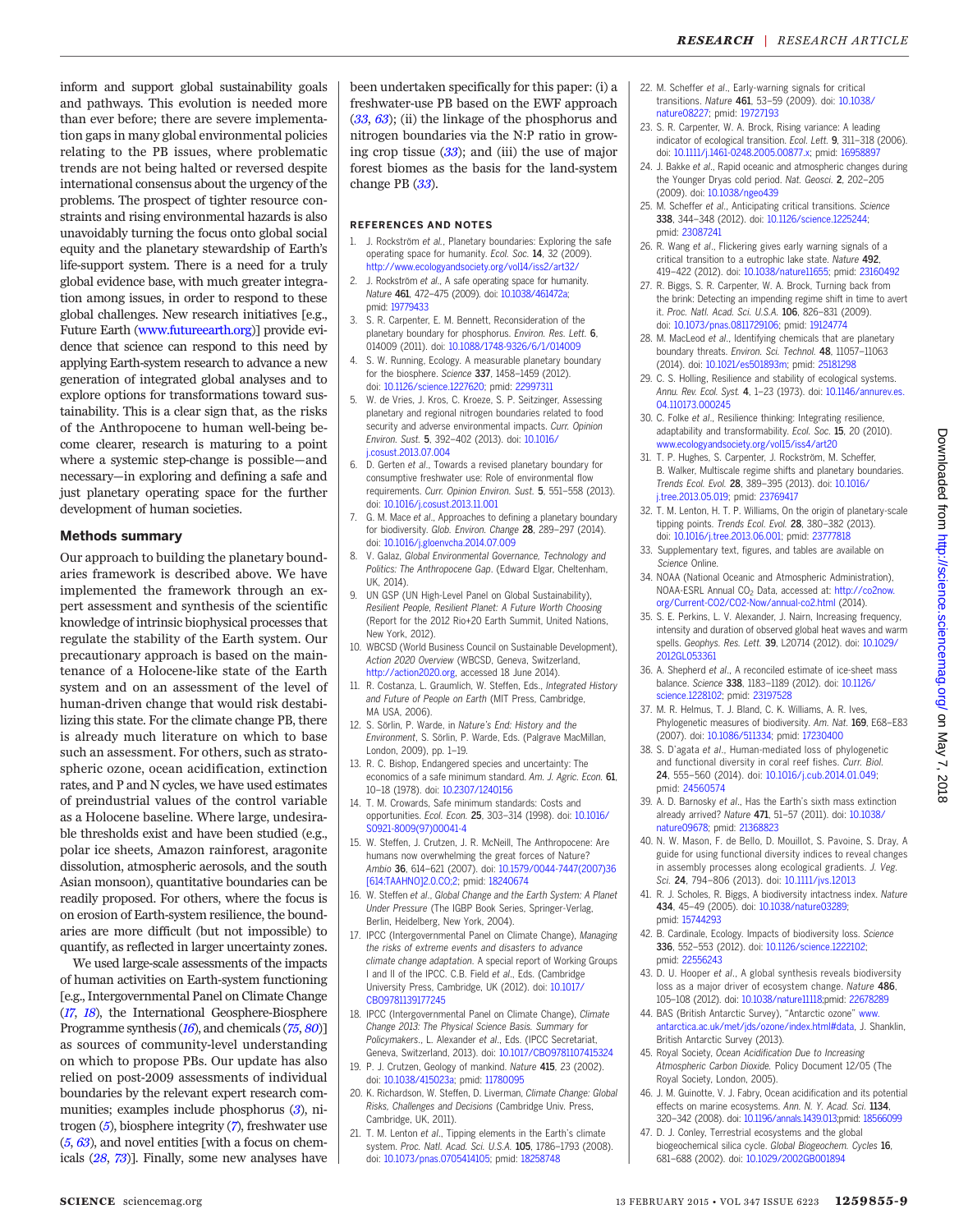- <span id="page-10-0"></span>48. F. Vandevenne, E. Struyf, W. Clymans, P. Meire, Agricultural silica harvest: Have humans created a new loop in the global silica cycle? Front. Ecol. Environ 10, 243-248 (2012). doi: [10.1890/110046](http://dx.doi.org/10.1890/110046)
- 49. S. E. Gress, T. D. Nichols, C. C. Northcraft, W. T. Peterjohn, Nutrient limitation in soils exhibiting differing nitrogen availabilities: What lies beyond nitrogen saturation? Ecol. 88, 119–130 (2007). doi: [10.1890/0012-9658\(2007\)88\[119:](http://dx.doi.org/10.1890/0012-9658(2007)88[119:NLISED]2.0.CO;2) [NLISED\]2.0.CO;2](http://dx.doi.org/10.1890/0012-9658(2007)88[119:NLISED]2.0.CO;2); pmid: [17489460](http://www.ncbi.nlm.nih.gov/pubmed/17489460)
- 50. H. Hillebrand, V. Lehmpfuhl, Resource stoichiometry and consumers control the biodiversity-productivity relationship in pelagic metacommunities. Am. Nat. 178, 171–181 (2011). doi: [10.1086/660831](http://dx.doi.org/10.1086/660831); pmid: [21750381](http://www.ncbi.nlm.nih.gov/pubmed/21750381)
- 51. C. M. Moore et al., Processes and patterns of oceanic nutrient limitation. Nat. Geosci. 6, 701-710 (2013). doi: [10.1038/ngeo1765](http://dx.doi.org/10.1038/ngeo1765)
- 52. G. K. MacDonald, E. M. Bennett, P. A. Potter, N. Ramankutty, Agronomic phosphorus imbalances across the world's croplands. Proc. Natl. Acad. Sci. U.S.A. 108, 3086–3091 (2011). doi: [10.1073/pnas.1010808108;](http://dx.doi.org/10.1073/pnas.1010808108) pmid: [21282605](http://www.ncbi.nlm.nih.gov/pubmed/21282605)
- 53. L. Bouwman et al., Exploring global changes in nitrogen and phosphorus cycles in agriculture induced by livestock production over the 1900-2050 period. Proc. Natl. Acad. Sci. U.S.A. 110, 20882-20887 (2013). doi: [10.1073/](http://dx.doi.org/10.1073/pnas.1012878108) [pnas.1012878108](http://dx.doi.org/10.1073/pnas.1012878108); pmid: [21576477](http://www.ncbi.nlm.nih.gov/pubmed/21576477)
- 54. W. Steffen, M. Stafford Smith, Planetary boundaries, equity and global sustainability: Why wealthy countries could benefit from more equity. Curr. Opinion Environ. Sust. 5, 403–408 (2013). doi: [10.1016/j.cosust.2013.04.007](http://dx.doi.org/10.1016/j.cosust.2013.04.007)
- 55. D. J. Greenwood et al., A unifying concept for the dependence of whole-crop N : P ratio on biomass: theory and experiment. Ann. Bot. (Lond.) 102, 967–977 (2008). doi: [10.1093/aob/](http://dx.doi.org/10.1093/aob/mcn188) [mcn188](http://dx.doi.org/10.1093/aob/mcn188); pmid: [18840873](http://www.ncbi.nlm.nih.gov/pubmed/18840873)
- 56. P. K. Snyder, C. Delire, J. A. Foley, Evaluating the influence of different vegetation biomes on the global climate. Clim. Dyn. 23, 279–302 (2004). doi: [10.1007/s00382-004-0430-0](http://dx.doi.org/10.1007/s00382-004-0430-0)
- 57. P. C. West, G. T. Narisma, C. C. Barford, C. J. Kucharik, J. A. Foley, An alternative approach for quantifying climate regulation by ecosystems. Front. Ecol. Environ 9, 126–133 (2010). doi: [10.1890/090015](http://dx.doi.org/10.1890/090015)
- 58. EPI (Earth Policy Institute), "Forest cover" [www.earthpolicy.](http://www.earthpolicy.org/indicators/C56/forests_2012_) [org/indicators/C56/forests\\_2012\\_](http://www.earthpolicy.org/indicators/C56/forests_2012_) (2014).
- 59. M. Falkenmark, Meeting water requirements of an expanding world population. Philos. Trans. R. Soc. Lond. B Biol. Sci. 352, 929–936 (1997). doi: [10.1098/rstb.1997.0072](http://dx.doi.org/10.1098/rstb.1997.0072)
- 60. J. S. Wallace, M. C. Acreman, C. A. Sullivan, The sharing of water between society and ecosystems: From conflict to catchment-based co-management. Philos. Trans. R. Soc. Lond. B Biol. Sci. 358, 2011–2026 (2003). doi: [10.1098/](http://dx.doi.org/10.1098/rstb.2003.1383) [rstb.2003.1383](http://dx.doi.org/10.1098/rstb.2003.1383); pmid: [14728795](http://www.ncbi.nlm.nih.gov/pubmed/14728795)
- 61. N. L. Poff et al., The natural flow regime: A paradigm for river conservation and restoration. BioSci. 47, 769–784 (1997). doi: [10.2307/1313099](http://dx.doi.org/10.2307/1313099)
- 62. N. L. Poff, J. K. H. Zimmerman, Ecological responses to altered flow regimes: A literature review to inform the science and management of environmental flows. Biol. 55, 194–205 (2010). doi: [10.1111/j.1365-2427.2009.02272.x](http://dx.doi.org/10.1111/j.1365-2427.2009.02272.x)
- 63. A. V. Pastor, F. Ludwig, H. Biemans, H. Hoff, P. Kabat, Accounting for environmental flow requirements in global water assessments. Hydrol. Earth Syst. Sci. 18, 5041-5059 (2014). doi: [10.5194/hess-18-5041-2014](http://dx.doi.org/10.5194/hess-18-5041-2014)
- 64. WHO (World Health Organization), Burden of Disease from the Joint Effects of Household and Ambient Air Pollution for 2012 ([www.who.int/phe/health\\_topics/outdoorair/databases/](http://www.who.int/phe/health_topics/outdoorair/databases/FINAL_HAP_AAP_BoD24March2014.pdf) [FINAL\\_HAP\\_AAP\\_BoD24March2014.pdf,](http://www.who.int/phe/health_topics/outdoorair/databases/FINAL_HAP_AAP_BoD24March2014.pdf) accessed 23 June 2014; [http://www.who.int/phe/health\\_topics/outdoorair/databases/en\)](http://www.who.int/phe/health_topics/outdoorair/databases/en)
- 65. O. Boucher et al., in Climate Change 2013: The Physical Science Basis. IPCC AR5 WGI report, T. Stocker et al., Eds. (Cambridge Univ. Press, Cambridge, UK, 2013), chap. 7, pp. 571–657.
- 66. M. Chin et al., Multi-decadal aerosol variations from 1980 to 2009: A perspective from observations and a global model. Atmos. Chem. Phys. 14, 3657–3690 (2014). doi: [10.5194/](http://dx.doi.org/10.5194/acp-14-3657-2014) [acp-14-3657-2014](http://dx.doi.org/10.5194/acp-14-3657-2014)
- 67. V. Ramanathan et al., Atmospheric brown clouds: Impacts on South Asian climate and hydrological cycle. Proc. Natl. Acad. Sci. U.S.A. 102, 5326–5333 (2005). doi: [10.1073/](http://dx.doi.org/10.1073/pnas.0500656102) [pnas.0500656102;](http://dx.doi.org/10.1073/pnas.0500656102) pmid: [15749818](http://www.ncbi.nlm.nih.gov/pubmed/15749818)
- 68. M. Cole, P. Lindeque, C. Halsband, T. S. Galloway, Microplastics as contaminants in the marine environment: A review. Mar. Pollut. Bull. 62, 2588–2597 (2011). doi: [10.1016/j.](http://dx.doi.org/10.1016/j.marpolbul.2011.09.025) [marpolbul.2011.09.025;](http://dx.doi.org/10.1016/j.marpolbul.2011.09.025) pmid: [22001295](http://www.ncbi.nlm.nih.gov/pubmed/22001295)
- 69. EEA (European Environment Agency), Genetically Modified Organisms (GMOs): The Significance of Gene Flow Through Pollen Transfer (Environmental Issue Report 28, European Environment Agency, Copenhagen, Denmark, 2002).
- 70. J. A. Ivar do Sul, M. F. Costa, The present and future of microplastic pollution in the marine environment. Environ. Pollut. 185, 352–364 (2014). doi: [10.1016/j.envpol.2013.10.036;](http://dx.doi.org/10.1016/j.envpol.2013.10.036) pmid: [24275078](http://www.ncbi.nlm.nih.gov/pubmed/24275078)
- 71. R. Kessler, Engineered nanoparticles in consumer products: Understanding a new ingredient. Environ. Health Perspect. 119, a120–a125 (2011). doi: [10.1289/ehp.119-a120;](http://dx.doi.org/10.1289/ehp.119-a120) pmid: [21356630](http://www.ncbi.nlm.nih.gov/pubmed/21356630)
- 72. M. Rees, Our Final Century. Will Civilisation Survive the Twenty-first Century? (Arrow Books, London, 2003).
- 73. L. M. Persson et al., Confronting unknown planetary boundary threats from chemical pollution. Environ. Sci. Technol. 47, 12619–12622 (2013). doi: [10.1021/es402501c](http://dx.doi.org/10.1021/es402501c); pmid: [23980998](http://www.ncbi.nlm.nih.gov/pubmed/23980998)
- 74. P. P. Egeghy et al., The exposure data landscape for manufactured chemicals. Sci. Total Environ. 414, 159–166 (2012). doi: [10.1016/j.scitotenv.2011.10.046;](http://dx.doi.org/10.1016/j.scitotenv.2011.10.046) pmid: [22104386](http://www.ncbi.nlm.nih.gov/pubmed/22104386)
- 75. UNEP (United Nations Environment Programme), GCO Global Chemicals Outlook: Towards Sound Management of Chemicals (United Nations Environment Programme, Nairobi, Kenya, 2013).
- 76. S. Strempel, M. Scheringer, C. A. Ng, K. Hungerbühler, Screening for PBT chemicals among the "existing" and "new" chemicals of the EU. Environ. Sci. Technol. 46, 5680–5687 (2012). doi: [10.1021/es3002713](http://dx.doi.org/10.1021/es3002713); pmid: [22494215](http://www.ncbi.nlm.nih.gov/pubmed/22494215)
- 77. M. Scheringer et al., How many persistent organic pollutants should we expect? Atmos. Poll. Res. 3, 383–391 (2012). doi: [10.5094/APR.2012.044](http://dx.doi.org/10.5094/APR.2012.044)
- 78. K. Sanderson, Chemistry: It's not easy being green. Nature 469, 18–20 (2011). doi: [10.1038/469018a;](http://dx.doi.org/10.1038/469018a) pmid: [21209638](http://www.ncbi.nlm.nih.gov/pubmed/21209638)
- 79. P. A. Schulte et al., Occupational safety and health, green chemistry, and sustainability: A review of areas of convergence. Environ. Health 12, 31 (2013). doi: [10.1186/1476-](http://dx.doi.org/10.1186/1476-069X-12-31) [069X-12-31;](http://dx.doi.org/10.1186/1476-069X-12-31) pmid: [23587312](http://www.ncbi.nlm.nih.gov/pubmed/23587312)
- 80. EEA (European Environment Agency), Late Lessons from Early Warnings: The Precautionary Principle 1896-2000 (Environmental Issue Report 22/2001, Copenhagen, Denmark, 2001).
- 81. D. Gee, Late lessons from early warnings: Toward realism and precaution with endocrine-disrupting substances. Environ. Health Perspect. 114 (suppl. 1), 152–160 (2006). doi: [10.1289/](http://dx.doi.org/10.1289/ehp.8134) [ehp.8134](http://dx.doi.org/10.1289/ehp.8134); pmid: [16818262](http://www.ncbi.nlm.nih.gov/pubmed/16818262)
- 82. T. Lenton, A. Watson, A., Revolutions That Made the Earth (Oxford Univ. Press, Oxford UK, 2011).
- 83. R. Biggs et al., Toward principles for enhancing the resilience of ecosystem services. Annu. Rev. Environ. Resour. 37, 421–448 (2012). doi: [10.1146/annurev-environ-051211-123836](http://dx.doi.org/10.1146/annurev-environ-051211-123836)
- 84. G. S. Cumming, P. Olsson, F. S. Chapin III, C. S. Holling, Resilience, experimentation and scale mismatches in socialecological systems. Landscape Ecol. 28, 1139–1150 (2013). doi: [10.1007/s10980-012-9725-4](http://dx.doi.org/10.1007/s10980-012-9725-4)
- 85. D. Griggs et al., Policy: Sustainable development goals for people and planet. Nature 495, 305–307 (2013). doi: [10.1038/](http://dx.doi.org/10.1038/495305a) [495305a;](http://dx.doi.org/10.1038/495305a) pmid: [23518546](http://www.ncbi.nlm.nih.gov/pubmed/23518546)
- 86. R. Costanza, Ed., Ecological Economics: The Science and Management of Sustainability (Columbia Univ. Press, New York, 1991).
- 87. C. Folke, in Linking the Natural Environment and the Economy: Essays from the Eco-Eco Group, C. Folke, T. Kåberger, Eds. (Kluwer Academic Publishers, Dordrecht, Netherlands, 1991), pp. 77–94.
- 88. L. Robin, S. Sörlin, P. Warde, Eds., The Future of Nature: Documents of Global Change (Yale Univ. Press, New Haven, CT, 2013).
- 89. U. Heise, Sense of Place and Sense of Planet: The Environmental Imagination of the Global (Oxford Univ. Press, Oxford, 2008).
- 90. M. Scheffer, Critical Transitions in Nature and Society (Princeton Univ. Press, Princeton, NJ, 2009).
- 91. J. Masco, Bad weather: On planetary crisis. Soc. Stud. Sci. 40, 7–40 (2010). doi: [10.1177/0306312709341598](http://dx.doi.org/10.1177/0306312709341598)
- 92. G. Pálsson et al., Reconceptualizing the 'Anthropos' in the Anthropocene: Integrating the social sciences and humanities in global environmental change research. Environ. Sci. Policy 28, 4 (2013). doi: [10.1016/j.envsci.2012.11.004](http://dx.doi.org/10.1016/j.envsci.2012.11.004)
- 93. N. Castree et al., Changing the intellectual climate. Nature Clim. Change 4, 763–768 (2014). doi: [10.1038/nclimate2339](http://dx.doi.org/10.1038/nclimate2339)
- 94. J. M. Anderies, S. R. Carpenter, W. Steffen, J. Rockström, The topology of non-linear global carbon dynamics: From tipping points to planetary boundaries. Environ. Res. Lett. 8, 044048 (2013). doi: [10.1088/1748-9326/8/4/044048](http://dx.doi.org/10.1088/1748-9326/8/4/044048)
- 95. S. E. Cornell, I. C. Prentice, J. I. House, C. J. Downy, Understanding the Earth System. Global Change Science for Application (Cambridge Univ. Press, Cambridge, 2012).
- 96. J. A. Dearing et al., Safe and just operating spaces for regional social-ecological systems. Glob. Environ. Change 28, 227–238 (2014). doi: [10.1016/j.gloenvcha.2014.06.012](http://dx.doi.org/10.1016/j.gloenvcha.2014.06.012)

#### ACKNOWLEDGMENTS

We thank J. Foley and N. Ramunkutty for contributions to the land-system change boundary; A. Pastor for analytical work on the PB for freshwater; B. Armstrong, C. Butler, T. McMichael, and A. Woodward for contributions to the novel entities boundary; and B. Scholes for comments on an earlier version of the manuscript. Data associated with the paper are located at the Stockholm Resilience Centre, Sweden ([http://www.stockholmresilience.org/](http://www.stockholmresilience.org/21/research/research-programmes/planetary-boundaries.html) [21/research/research-programmes/planetary-boundaries.html\)](http://www.stockholmresilience.org/21/research/research-programmes/planetary-boundaries.html). The planetary boundaries research at the Stockholm Resilience Centre is made possible through a core grant from MISTRA (Swedish Foundation for Strategic Environmental Research). S.E.C. is supported by the Swedish Research Council, E.M.B. is supported by the Natural Sciences and Engineering Research Council of Canada and by the Trottier Institute for Science and Public Policy, R.B. is supported by a Branco Weiss Fellowship, C.F. is supported by the Family Erling Persson Academy Programme on Global Economic Dynamics and the Biosphere, I.F. is supported by the Stordalen Foundation (Norway), S.S. is supported by the Riksbanken Jubileumsfond and the Institute for Advanced Study, Princeton NJ, and S.R.C. and V.R. are supported by the U.S. National Science Foundation.

#### SUPPLEMENTARY MATERIALS

[www.sciencemag.org/content/347/6223/1259855/suppl/DC1](http://www.sciencemag.org/content/347/6223/1259855/suppl/DC1) Methods

Figs. S1 to S10 Tables S1 to S3 References (97–158)

11 August 2014; accepted 8 January 2015 Published online 15 January 2015; 10.1126/science.1259855